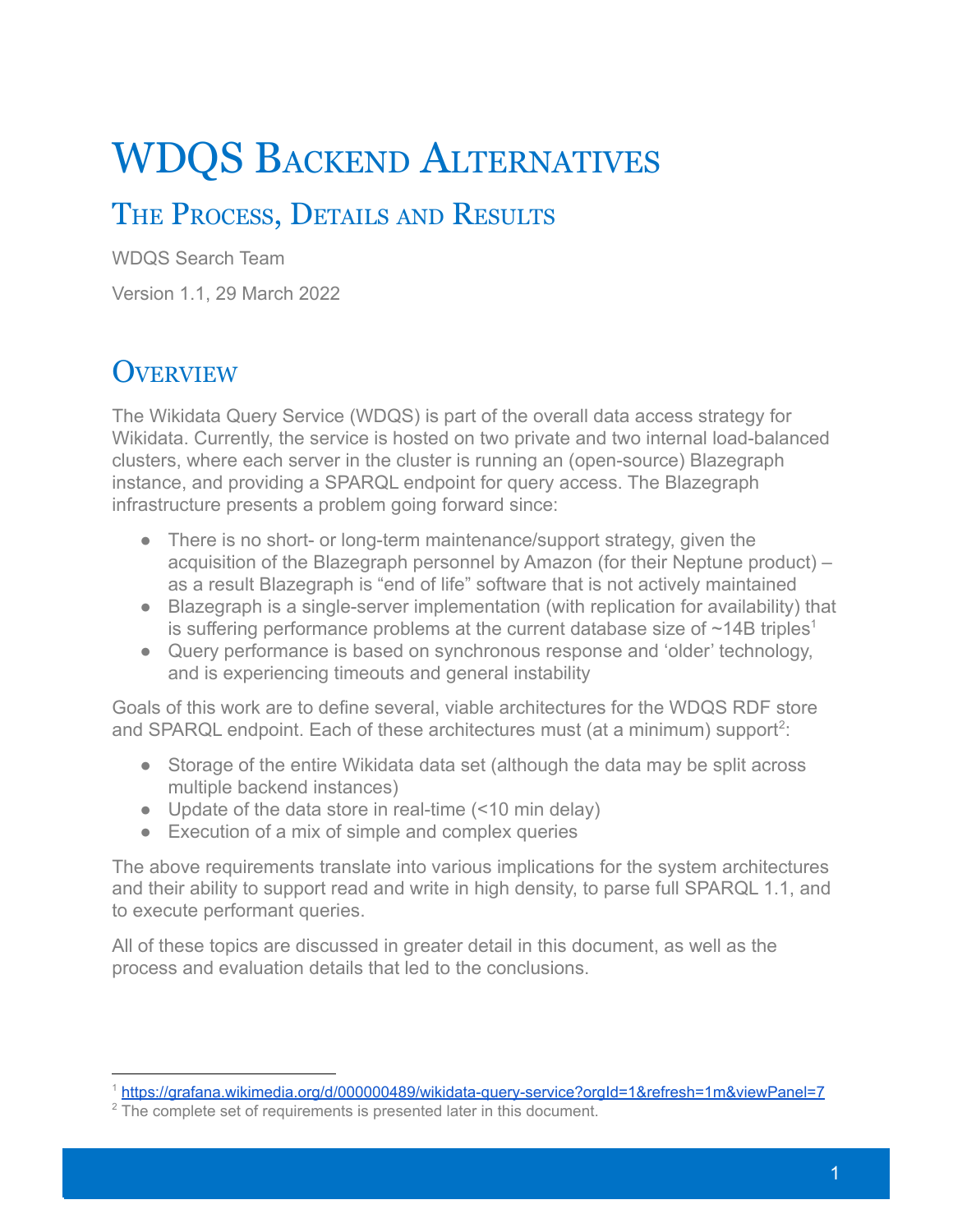# TABLE OF CONTENTS

**[Summary and Results](#page-2-0)** 

**[Technical and Community Criteria Assessments](#page-2-1)** 

**[Evaluation Process](#page-5-0)** 

[2014 Data Store Analysis](#page-5-1)

[User Survey](#page-8-0)

[Phabricator Tickets](#page-9-0)

[Literature Review](#page-9-1)

[User Meetings](#page-10-0)

**[Evaluation Criteria](#page-11-0)** 

**[Evaluation Results](#page-14-0)** 

[Apache Jena](#page-14-1)

**[QLever](#page-18-0)** 

[RDF4J V4](#page-22-0)

[Virtuoso](#page-27-0)

**[Other Data Stores](#page-34-0)** 

[Wikidata Query Architectures](#page-35-0)

[Next Steps](#page-36-0)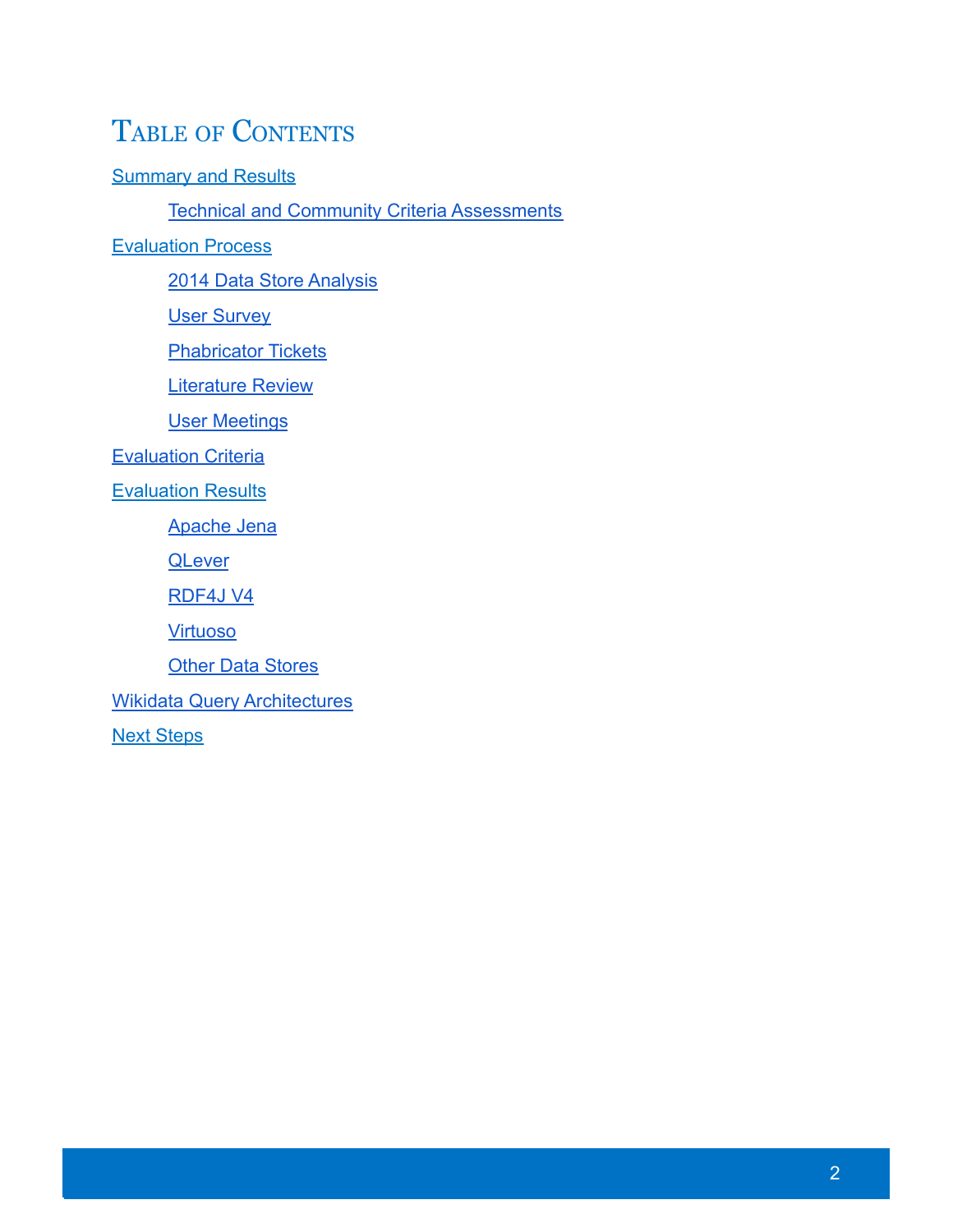# <span id="page-2-0"></span>SUMMARY AND RESULTS

After examining the capabilities of over 20 open-source databases, the list of candidate alternatives has been narrowed down to the following, listed in alphabetical order:

- [Apache Jena](https://github.com/apache/jena) with the [Fuseki SPARQL Server](https://github.com/apache/jena/tree/main/jena-fuseki2) component ○ Apache V2 license
- [QLever](https://github.com/ad-freiburg/qlever)
	- Apache V2 license
	- Wikidata SPARQL endpoint hosted on QLever at <https://qlever.cs.uni-freiburg.de/wikidata>
- **[RDF4J V4](https://github.com/eclipse/rdf4j/tree/develop)** (with the LMDB store, still in development)
	- [Eclipse Distribution license](https://github.com/eclipse/%20rdf4j/blob/main/LICENSE)
- [Virtuoso Open-Source](https://github.com/openlink/virtuoso-opensource) (stable branch for V7, the latest open-source release)
	- [OpenLink Software's Virtuoso Open-Source \(VOS\) license](https://github.com/openlink/virtuoso-opensource/blob/develop/7/LICENSE.md)
	- Wikidata SPARQL endpoint hosted on Virtuoso at <https://wikidata.demo.openlinksw.com/sparql/>

Each of these candidates are ranked by the criteria shown in Tables 1 and 2, below. The criteria are overviewed in the section, [Evaluation](#page-11-0) Criteria. The evaluations are explained in detail in the section, [Evaluation Results](#page-14-0).

### <span id="page-2-1"></span>Technical and Community Criteria Assessments

The following tables are the results of the assessments of the candidate alternatives. The first table holds the overall technical assessments. The scoring is 0-5 (where 0 indicates no support and 5 indicates exceptional support). Note that the table includes a column evaluating the current Blazegraph solution. The second table describes the implications to the users related to query times, complexity and data freshness for each of the alternatives.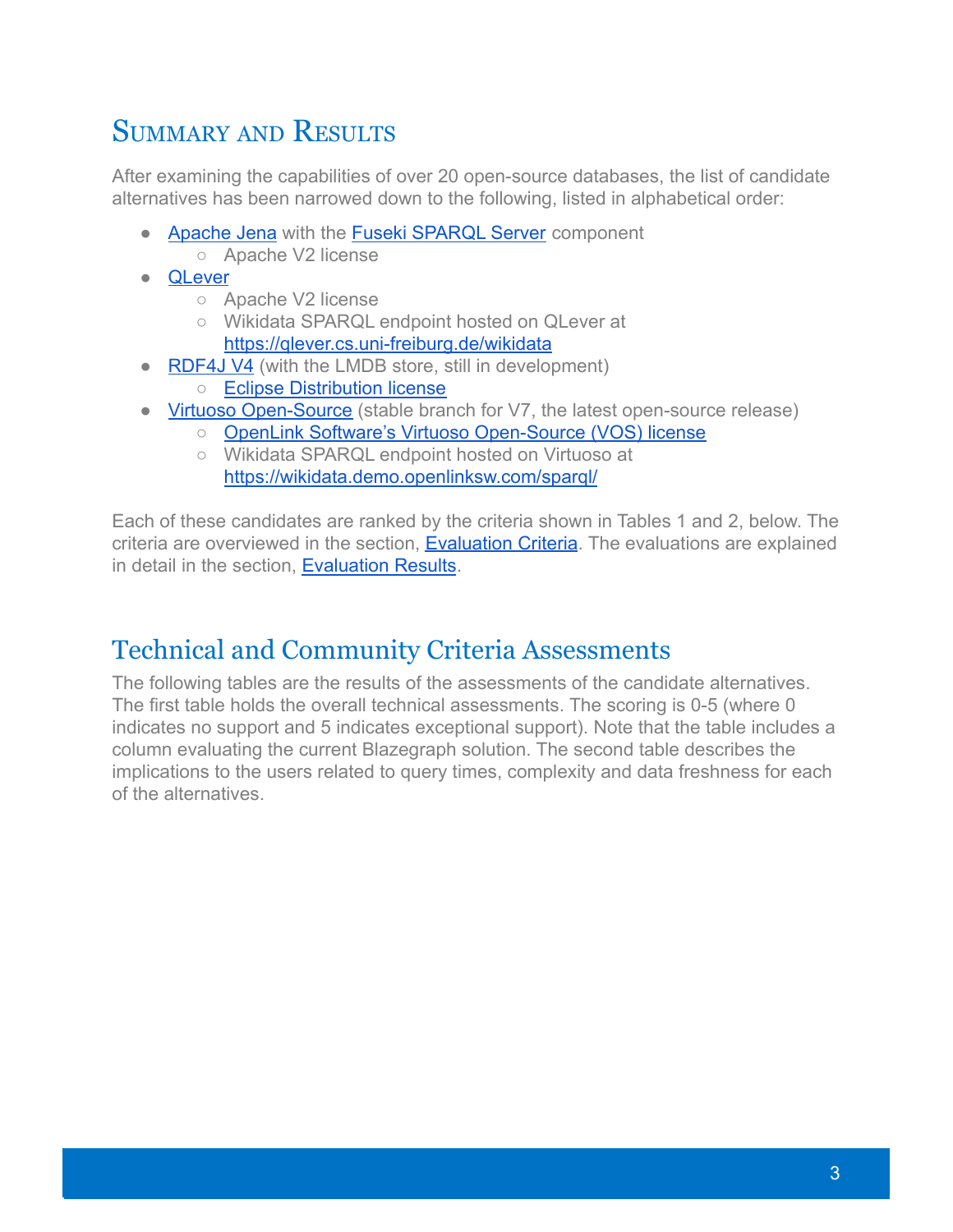| <b>Criteria</b>                              | <b>Blazegraph Jena</b> |   |       |       | <b>QLever RDF4J Virtuoso</b> |
|----------------------------------------------|------------------------|---|-------|-------|------------------------------|
| Scalability to 10B+ triples                  |                        | 5 |       | 3*    |                              |
| Scalability to 25B+ triples                  | 0                      | 0 | 5     |       |                              |
| Full SPARQL 1.1 capabilities                 | 5                      | 5 | $3^*$ | 5     |                              |
| Federated query                              | 5                      | 5 | $0^*$ | 5     |                              |
| Ability to define custom SPARQL functions    | 3                      | 5 | 2     | 5     | 4                            |
| Ability to tune/define indexes and perform   |                        |   |       |       |                              |
| range lookups                                | 2                      | 5 | 5     | 5     |                              |
| Support for read and write at high frequency | 5                      | 5 | $0^*$ | $3^*$ |                              |
| Active open-source community                 | 0                      | 5 | 4     | 5     | 3                            |
| Well-designed and documented code base       | 5                      | 5 | 5     | 5     | 2                            |
| Instrumentation for data store and query     |                        |   |       |       |                              |
| management                                   | 2                      | 5 | 2     |       |                              |
| Query plan explanation                       | 5                      | 3 | 5     | 3     |                              |
| Query plan tuning/hints within SPARQL        |                        |   |       |       |                              |
| statement                                    | 5                      | 4 | 2     | 3     |                              |
| Query without authentication                 | 5                      | 5 | 5     | 5     |                              |
| Ability to prevent write access              | 0                      | 5 | 0     | 5     |                              |
| Data store reload in 2-3 days (worst case)   | 0                      | 2 | 5     | 3     |                              |
| Query timeout and resource recovery          | 2                      | 5 | 4     | 4     |                              |
| Support for geospatial data (e.g., POINT)    | 5                      | 5 | 5     | 5     | 5                            |
| Support for GeoSPARQL                        | 2                      | 5 | $2^*$ | 4     | 3                            |
| Support for named graphs (quads)             | 5                      | 5 | 0     | 5     | 5                            |
| Query builder interface (ease of use)        | 3                      | 4 | 5     | 3     | 5                            |
| Dataset evaluation (SHACL, ShEX)             | 0                      | 5 | 0     | 5     | 0                            |

**Table 1.** Server Assessment by Technical Criteria

(\* indicates that score could be improved after testing/evaluation of work-in-progress)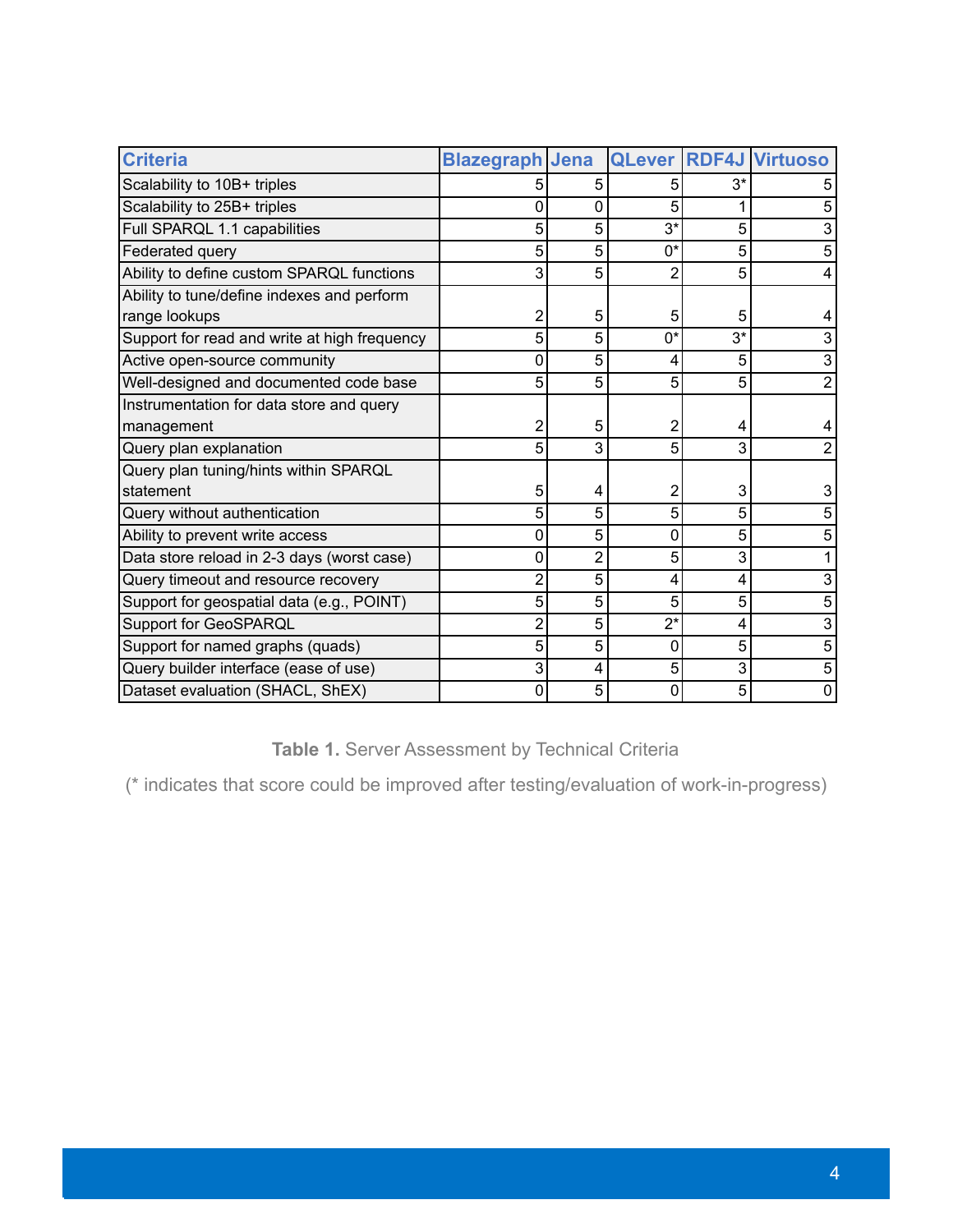| <b>Criteria</b>                       | Jena                             | <b>QLever</b>          | <b>RDF4J</b>       | <b>Virtuoso</b>             |
|---------------------------------------|----------------------------------|------------------------|--------------------|-----------------------------|
|                                       |                                  |                        |                    | <b>Timeout implications</b> |
|                                       |                                  |                        |                    | need investigation /        |
|                                       | Longer timeouts                  |                        |                    | evaluation based on         |
|                                       | will likely be                   |                        | Longer timeouts    | query load; Anytime         |
| Permit long(er) and                   | required due to                  |                        | will likely be     | query is not possibility    |
| configurable query                    | federation;                      |                        | required due to    | (since it is not            |
| timeouts (which                       | <b>Timeouts</b>                  |                        | federation;        | deterministic);             |
| translates to                         | configurable at                  | <b>Timeouts</b>        | <b>Timeouts</b>    | Timeouts are global         |
| additional query                      | global and query                 | configurable at        | configurable at    | and not configurable        |
| load)                                 | levels                           | query level            | query level        | at query level              |
|                                       | Slower                           |                        | Slower             |                             |
|                                       | performance on                   |                        | performance on     |                             |
|                                       | some queries due                 |                        | some queries       |                             |
| Query full set of                     | to need for                      |                        | due to need for    |                             |
| triples                               | federation                       | Full capability        | federation         | Full capability             |
|                                       |                                  |                        |                    | Updates may                 |
|                                       |                                  | Proposed solution      | <b>Needs</b>       | necessitate index           |
|                                       | <b>Needs</b>                     | for update needs       | investigation /    | rebuild and affect          |
| Reflect most current                  | Investigation /                  | investigation /        | evaluation; The    | performance and             |
| data (Requires ability                | evaluation; There                | evaluation; In theory, | <b>LMDB</b> store  | correctness; Needs          |
| to handle frequent                    | are capabilities for             | supports real-time     | should be          | investigation /             |
| writes)                               | streamed update                  | updates                | performant         | evaluation                  |
|                                       |                                  |                        |                    | Needs investigation /       |
|                                       |                                  | Performant query       |                    | evaluation since            |
|                                       |                                  | demonstrated on        |                    | column-wise data            |
|                                       | Some slower                      | sample endpoint;       | Some slower        | store may not be            |
| Good query                            | performance due                  | Queries that timeout   | performance due    | compatible with             |
| response time                         | to federation;                   | on Blazegraph likely   | to federation;     | frequent writes;            |
| (Requires performant Possible to tune |                                  | to succeed; All index  | Possible to tune   | Complex queries may         |
| indexing and join                     | indexes and                      | permutations are       | indexes and        | timeout or take a long      |
| operations)                           | configurations                   | supported              | configurations     | time to complete            |
|                                       |                                  |                        | With FedX          | Queries will reference      |
|                                       | Queries will be                  | Excellent UI (as       | support, queries   | new prefixes (bif: and      |
|                                       | more complex                     | demonstrated on        | should not have    | sql:) and use               |
|                                       | since they will                  | sample endpoint)       | to change          | non-standard                |
| Ease of use/easier to                 | reference different              | with autocomplete      | (changes would     | terminology; Query          |
| use (All solutions                    | endpoints due to                 | and graphical          | be due to          | plans explained in          |
| support SPARQL                        | federation; Can                  | display of query       | splitting Wikidata | SQL which could be          |
| 1.1; federation                       | evaluate                         | plans; Need to test    | into sub-graphs    | confusing; Need to          |
| introduces additional                 | HyperGraphQL for full SPARQL 1.1 |                        | to reduce          | test full SPARQL 1.1        |
| complexity)                           | simple queries                   | compliance             | database size)     | compliance                  |

**Table 2.** Server Assessment by User Criteria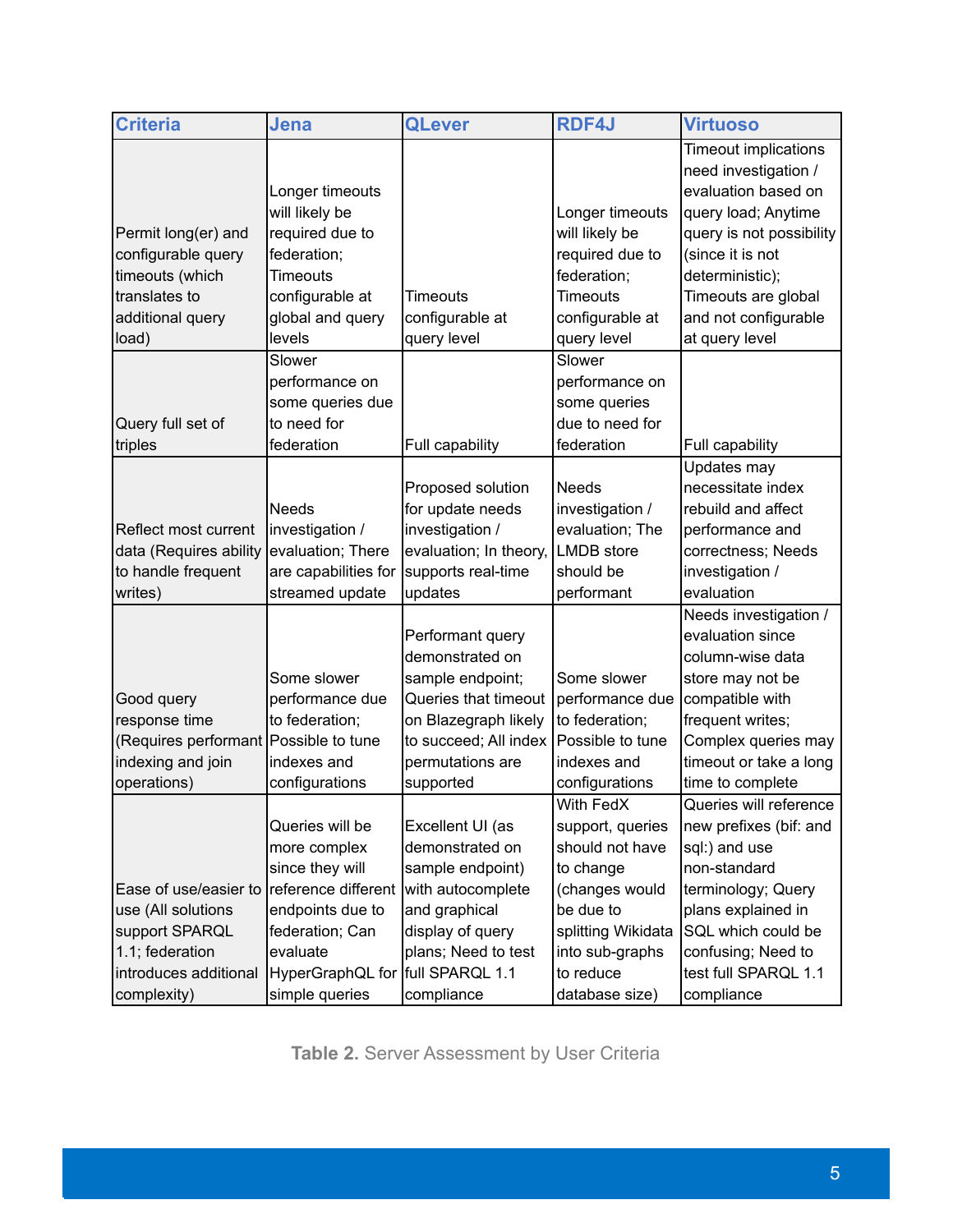# <span id="page-5-0"></span>EVALUATION PROCESS

The task of finding a replacement for the Blazegraph RDF data store for Wikidata involved examining many different engineering, technical and usage aspects. The considerations must address initial load of the data, and deal with ongoing updates (for data freshness), DevOps, server uptime, and performant query. This section overviews these different aspects and how the final set of evaluation criteria were defined.

#### <span id="page-5-1"></span>Pre-Implementation Data Store Analysis (~2014-2015)

About 7-8 years ago, an analysis of open-source RDF data stores and SPARQL endpoints was performed. From this analysis, Blazegraph was selected as the WDQS data store. The study, however, was not based on understanding actual requirements but instead based on anticipated needs. In addition, the study was incomplete in that all of the potential candidates were not fully evaluated, and its criteria were sometimes ambiguous or overlapping.

Despite its drawbacks, criteria from this earlier study are interesting to examine. The following tables list what criteria was retained versus discarded in the current analysis.

| <b>Criteria</b>                                                                                   | Addressed as                                                                                        |
|---------------------------------------------------------------------------------------------------|-----------------------------------------------------------------------------------------------------|
| Sandboxing and timing out queries                                                                 | Criterion: Query timeout and resource recovery                                                      |
| Modularity (plug-in indexes, data types, )                                                        | Criteria: Ability to define custom SPARQL functions + Ability<br>to tune/define indexes             |
| Well commented source                                                                             | Criterion: Well-designed and documented code base                                                   |
| Query planner                                                                                     | Criteria: Query plan explanation + Query plan tuning/hints                                          |
| Index and range lookup + Indexes for multiple<br>traversals (hash joins) + Vertex-centric indexes | Criteria: Ability to tune/define indexes and perform<br>greater-than and less-than (range) checking |
| Geospatial indexes and query support                                                              | Criteria: Support for geospatial data (e.g., POINT) + Support<br>for GeoSPAROL                      |
| Traversal order rewriting                                                                         | Criterion: Query plan tuning/hints                                                                  |
| <b>Experimentation console</b>                                                                    | Criteria: Instrumentation for data store and query<br>management + Query builder interface          |
| Upstream support for bug fixes,  + Project<br>health + Community health                           | Criterion: Active open-source community                                                             |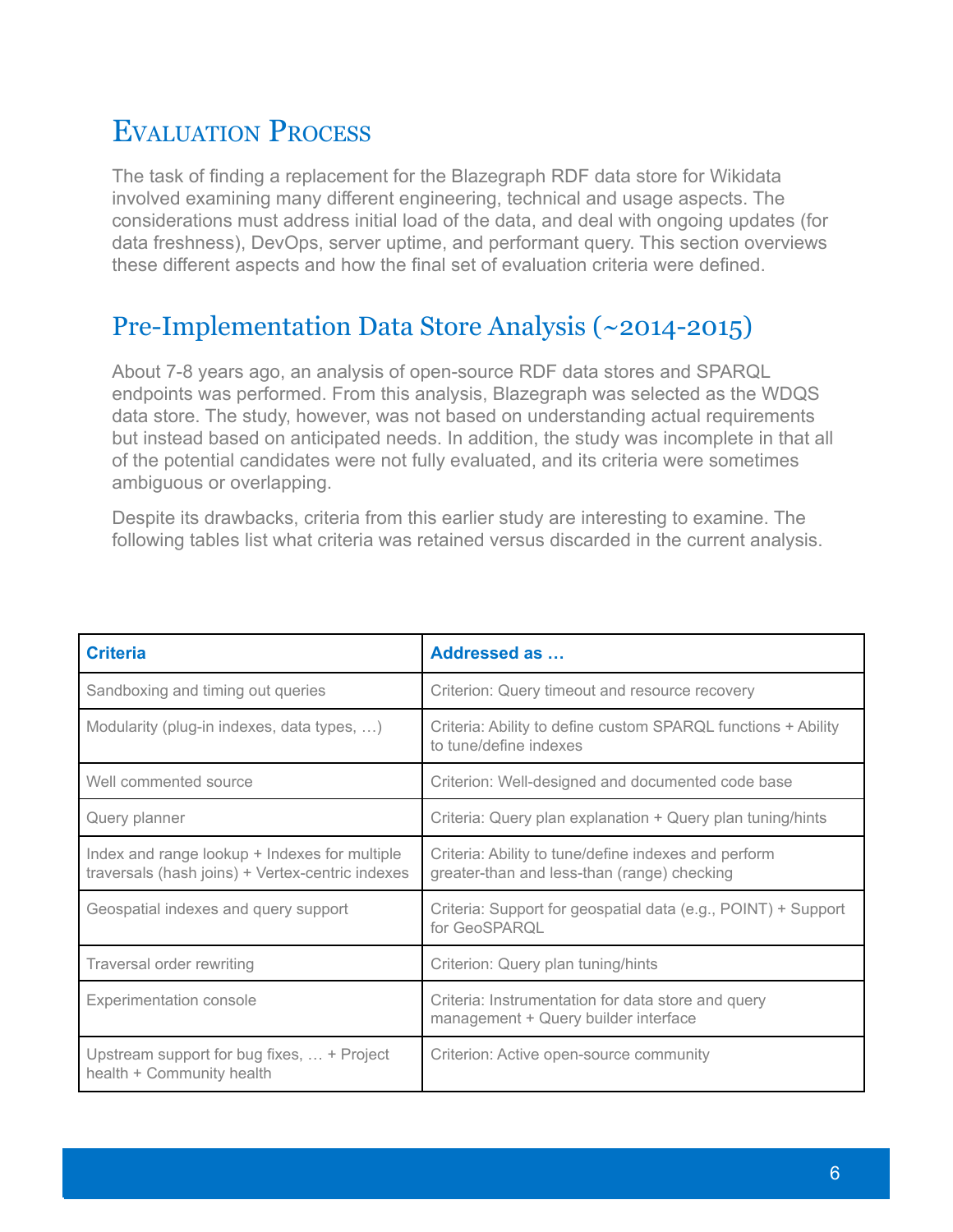| SPARQL support                   | Criterion: Full SPARQL 1.1 capabilities                 |
|----------------------------------|---------------------------------------------------------|
| Ability to handle lots of writes | Criterion: Support for read and write at high frequency |

#### **Table 3.** 2014-2015 Backend Evaluation Criteria Maintained in Current Analysis

| <b>Criteria</b>                                                                                       | <b>Reason Discarded</b>                                                                                                                                                                                                                                                                      |
|-------------------------------------------------------------------------------------------------------|----------------------------------------------------------------------------------------------------------------------------------------------------------------------------------------------------------------------------------------------------------------------------------------------|
| Easy to type query language + Can<br>expose native query language +<br>Native language expressiveness | The requirement is for SPARQL support and not "native" languages                                                                                                                                                                                                                             |
| Ability to maintain uptime                                                                            | All products must be stable enough to remain functional, but<br>establishing 'uptime' requires testing with the R/W query load for<br>Wikidata                                                                                                                                               |
| Fully free software + License type<br>(Apache, GPL, AGPL)                                             | Mandatory requirement for open-source license (not necessary as a<br>separate line item)                                                                                                                                                                                                     |
| Implements some standard spec                                                                         | Mandatory requirement for SPARQL 1.1, not for "some"/any standard                                                                                                                                                                                                                            |
| Horizontal scalability                                                                                | Not a requirement since WDQS has a load-balanced infrastructure in<br>place; If this criterion instead referred to sharding, then investigations<br>of partitioned databases yielded no prospects that met the mandatory<br>requirements of open-source, SPARQL 1.1, and an active community |
| Maturity of software + Stability of<br>storage layer                                                  | Mandatory requirement to have history of stable releases and to be<br>intended for production (not necessary as a separate line item)                                                                                                                                                        |
| Packaging (Debian) and puppetization                                                                  | Mandatory requirement to execute on Linux (not necessary as a<br>separate line item); Building a valid Debian and puppet configuration is<br>already part of the WDQS process                                                                                                                |
| Cross-data center and multi-cluster<br>replication                                                    | Not a requirement since this is handled by the existing WDQS<br>infrastructure                                                                                                                                                                                                               |
| Intersecting index lookups (e.g.,<br>population > 101, country = Germany)                             | Not a requirement since this is really about having effective query<br>evaluation/planning (which will be evaluated as part of testing); Also, it<br>is not possible to determine all the possible combinations of joins                                                                     |
| Full text indexes (stemming, ranking,<br>$\ldots$                                                     | Not a requirement since MWAPI can be used to execute full text<br>search over any wiki (including Wikidata)                                                                                                                                                                                  |
| Handles ten thousand indexes<br>natively                                                              | Not a reasonable requirement since the issue is index size and not<br>number; The issue is having sufficient and tunable indexes, which is<br>addressed by the criteria to tune/define indexes                                                                                               |
| Top-n queries                                                                                         | Not a requirement for the evaluation, but handled in testing                                                                                                                                                                                                                                 |
| Online schema changes                                                                                 | The Wikidata schema/ontology is defined; Changes would be<br>anticipated and not done without planning                                                                                                                                                                                       |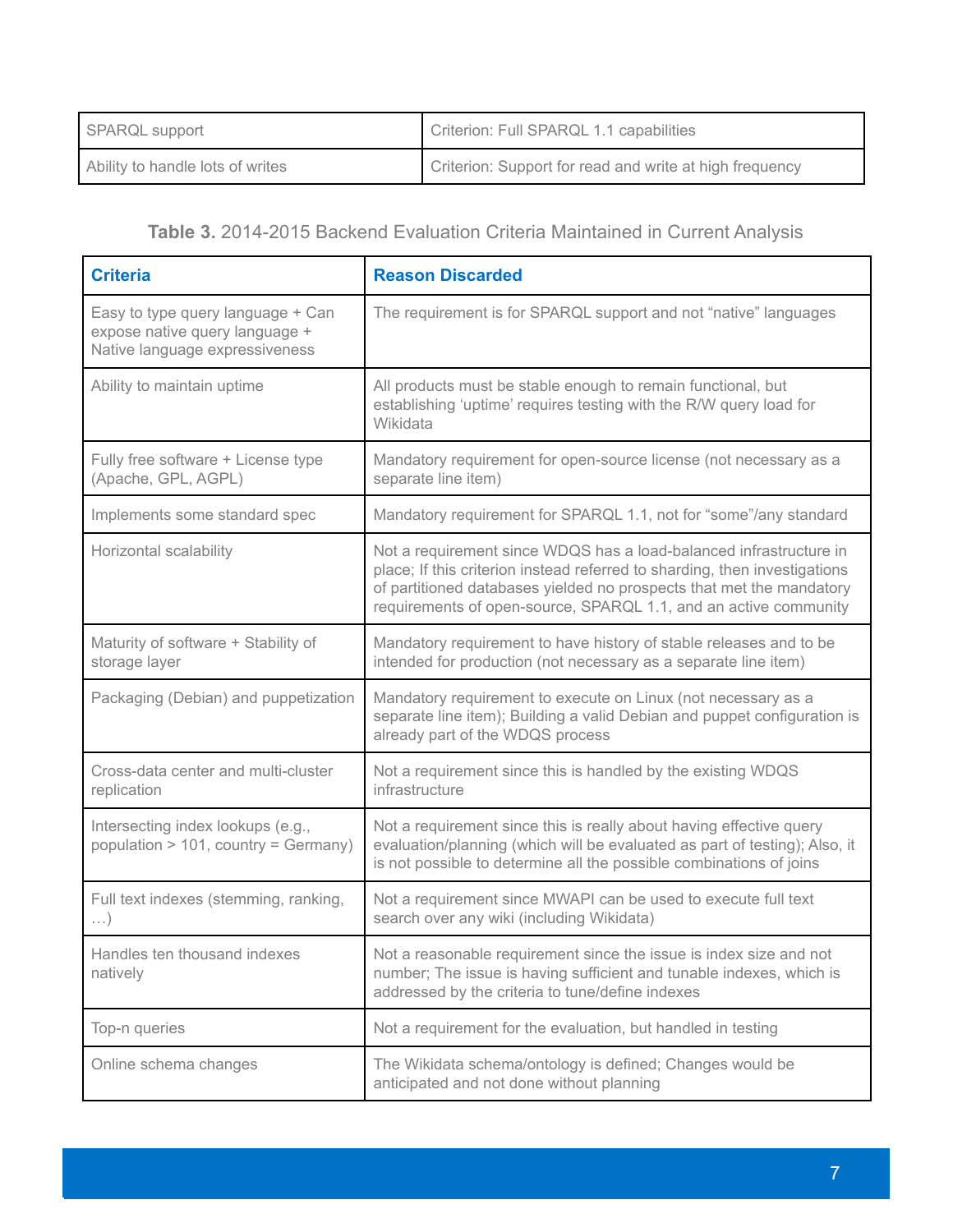| Multi-operation ACID | Updates align with edits on Wikidata which are done atomically (one<br>property at a time); Writes to the backend are done from the RDF<br>stream updater, using transactions to write batches of data (for<br>performance reasons and not following any kind of semantic<br>coherence) |
|----------------------|-----------------------------------------------------------------------------------------------------------------------------------------------------------------------------------------------------------------------------------------------------------------------------------------|
|                      |                                                                                                                                                                                                                                                                                         |

| <b>Criteria</b>                                                                                                                                | <b>Reason Discarded</b>                                                                                                                                                                                                                                                                                                      |
|------------------------------------------------------------------------------------------------------------------------------------------------|------------------------------------------------------------------------------------------------------------------------------------------------------------------------------------------------------------------------------------------------------------------------------------------------------------------------------|
| Storage layer designed for graphs                                                                                                              | Investigated partitioned graph and NoSQL backends; None met the<br>mandatory requirements of open-source, SPARQL 1.1, and an active<br>community (therefore, this criterion was dropped); Actual criteria is<br>related to performance which will be established in testing                                                  |
| "Rough edges" + Work remaining +<br>Hacking to graph database layer                                                                            | Not necessary since there is a mandatory requirement to have a<br>history of stable releases and that the software is intended for<br>production                                                                                                                                                                             |
| Supports checking qualifiers and<br>references (checking qualifiers either<br>by indexing or efficient json<br>deserialization and rechecking) | Repetitive (since indexing qualifiers is just indexing prefixes,<br>predicates, etc.) or not a requirement (since checking/validation is<br>performed at data update or by executing queries, and JSON is not<br>used for input); Note that there is a line item for dataset evaluation<br>(e.g., via SHACL) in the criteria |
| Supports query continuation better<br>than offset paging                                                                                       | Not a requirement at this time                                                                                                                                                                                                                                                                                               |
| Supports dumping all results                                                                                                                   | Not a requirement since the Wikidata dumps are produced separately<br>and publicly available                                                                                                                                                                                                                                 |
| WMF experience                                                                                                                                 | Not a requirement since the team now has experience with<br>RDF/SPARQL and the candidate backends are written in mature<br>languages (Java, C and C++)                                                                                                                                                                       |
| Gremlin support                                                                                                                                | Not a requirement at this time                                                                                                                                                                                                                                                                                               |
| Data inference and materialization                                                                                                             | Not a requirement at this time                                                                                                                                                                                                                                                                                               |

**Table 4.** 2014-2015 Backend Evaluation Criteria Not Relevant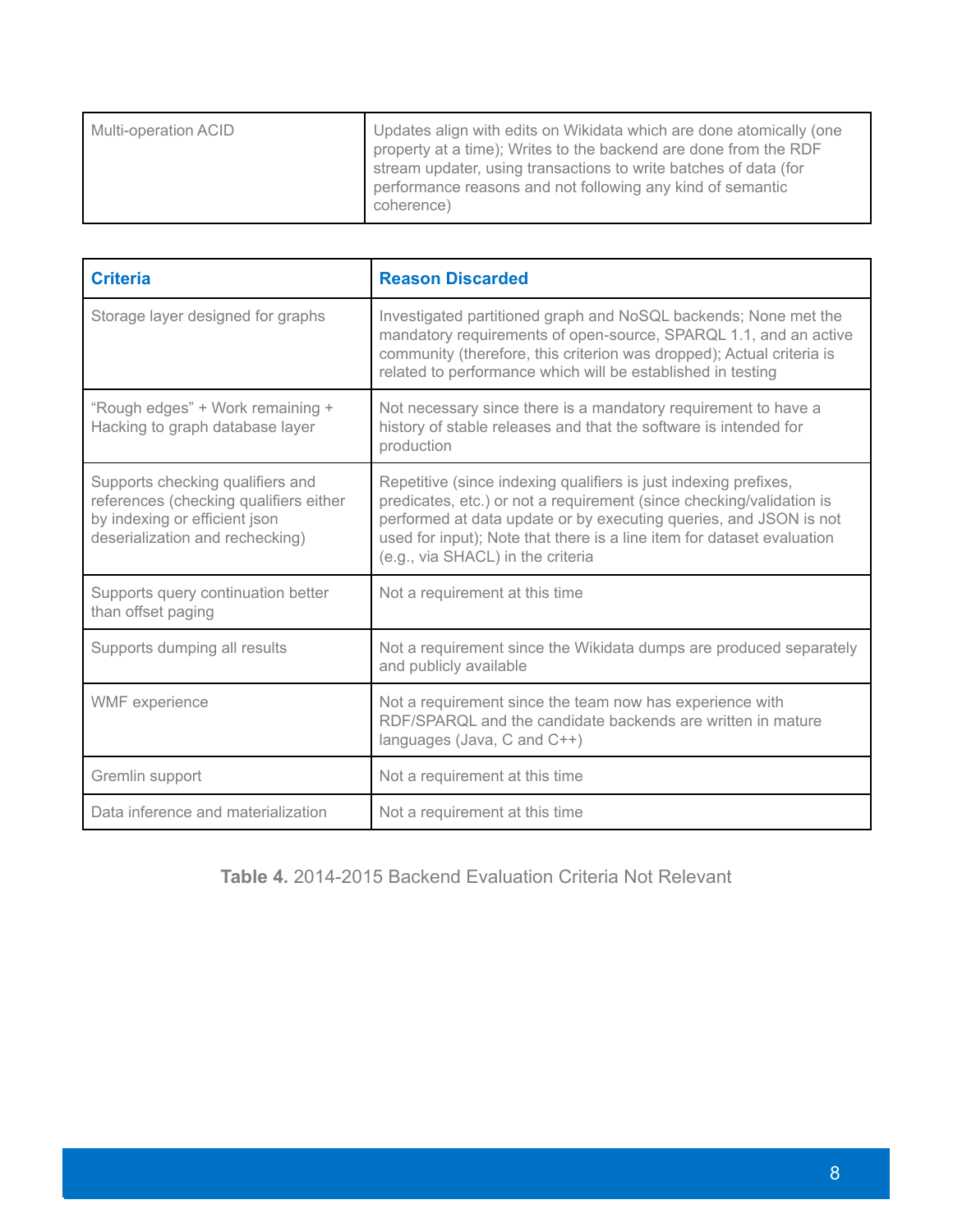#### <span id="page-8-0"></span>User Survey

In August 2021, a user survey was conducted regarding WDQS. The top five priorities (based on the combined number of #1 and #2 rankings selected by the 222 respondents) were:

- 1. Timeouts "it is important to me to be able to run long queries without timeouts"
- 2. Graph completeness "it is important to me that I can query the entire Wikidata graph"
- 3. Data freshness "I want to be able to query the most recent updates to Wikidata"e
- 4. Response latency "It is important for me that my queries return results quickly"
- 5. Ease of use "I want WDQS and/or the WDQS API to be easier to use"

Survey details can be seen in Figure 1.



**Figure 1.** Bar chart of WDQS 2021 User Survey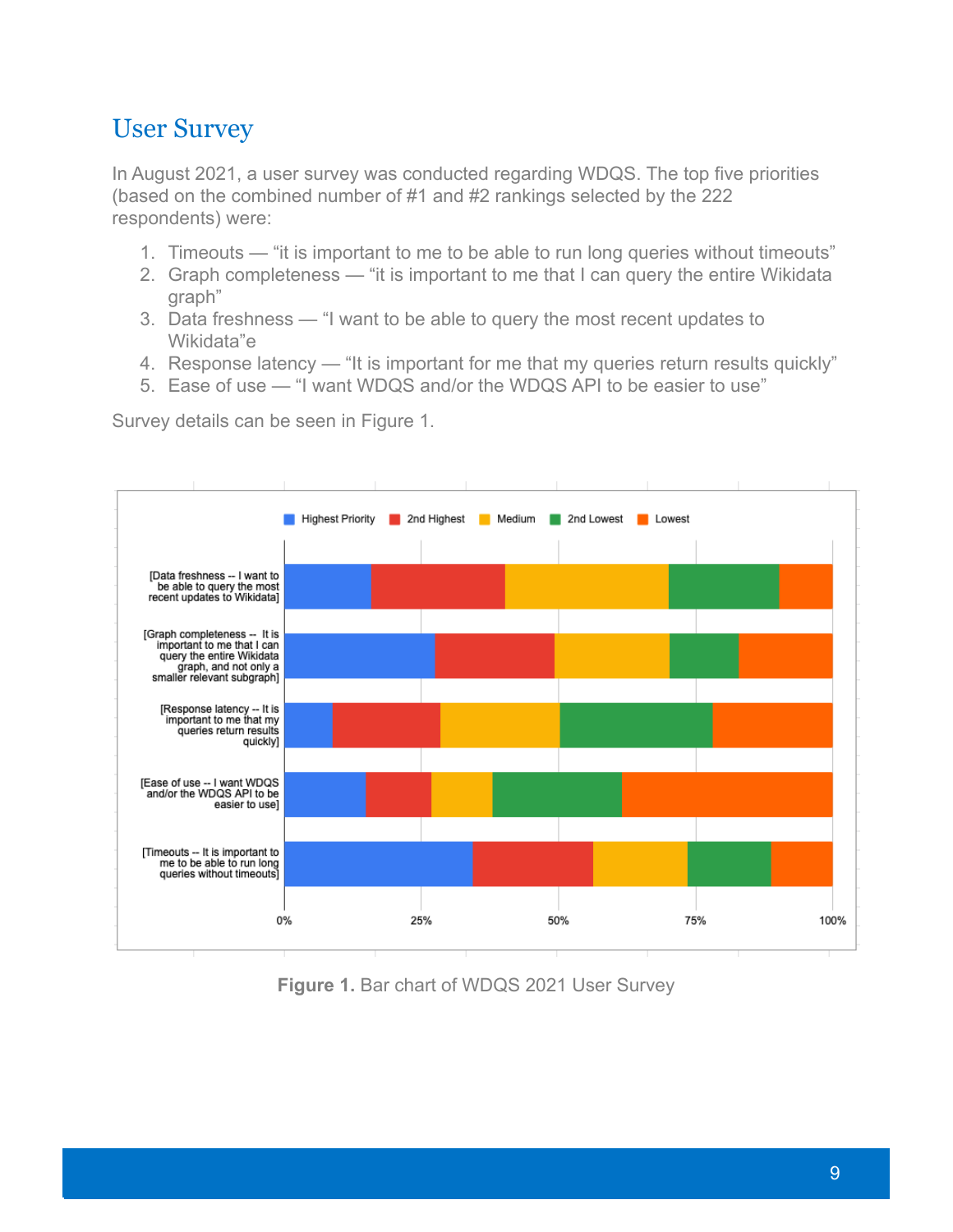Other feedback from the survey that influenced the current analysis $3$  came from analyzing the free-text comments. Several topics are listed below, in no particular order:

- Support additional SPARQL functions such as XPath, math, etc.
- Support shape queries (e.g., is the P625 value of this item within / not within / on the boundary of that P3896 geoshape?)
- Allow query cancellation and user-defined timeouts

# <span id="page-9-0"></span>Phabricator Tickets

The Phabricator epic relating to investigating alternatives to Blazegraph is **T206560**. That epic includes tasks to define the evaluation criteria and review many, specific offerings. This document satisfies several tasks linked to the epic, specifically, [T291207](https://phabricator.wikimedia.org/T291207) (to define the criteria) and [T275398](https://phabricator.wikimedia.org/T275398) (to create a table/spreadsheet evaluating the alternatives by the criteria). Note that the only offerings that are fully evaluated in this paper are ones that are fully open-source, with an active development community, supporting SPARQL 1.1 and able to handle a minimum of 10B triples.

#### <span id="page-9-1"></span>Literature Review

There are some excellent survey articles describing the underlying technologies of various RDF stores and SPARQL engines, and then comparing and contrasting many of the available offerings. The following papers were reviewed as part of this work:

- [A Survey of RDF Stores & SPARQL Engines for Querying Knowledge Graphs](https://arxiv.org/pdf/2102.13027.pdf)
- [Storage, Indexing, Query Processing and Benchmarking in Centralized and](https://www.preprints.org/manuscript/202005.0360/v3) [Distributed RDF Engines](https://www.preprints.org/manuscript/202005.0360/v3)
- [Persistence of RDF Data into NoSQL: A Survey and a Reference Architecture](https://ieeexplore.ieee.org/document/9093172)
- [A GeoSPARQL Compliance Benchmark](https://arxiv.org/pdf/2102.06139.pdf)

<sup>&</sup>lt;sup>3</sup> There are many comments in the survey, but they deal with items outside of this work - such as improvements to the user interface, documentation suggestions, etc. There are several comments regarding caching or saving query results, but again, that is outside of the scope of this document.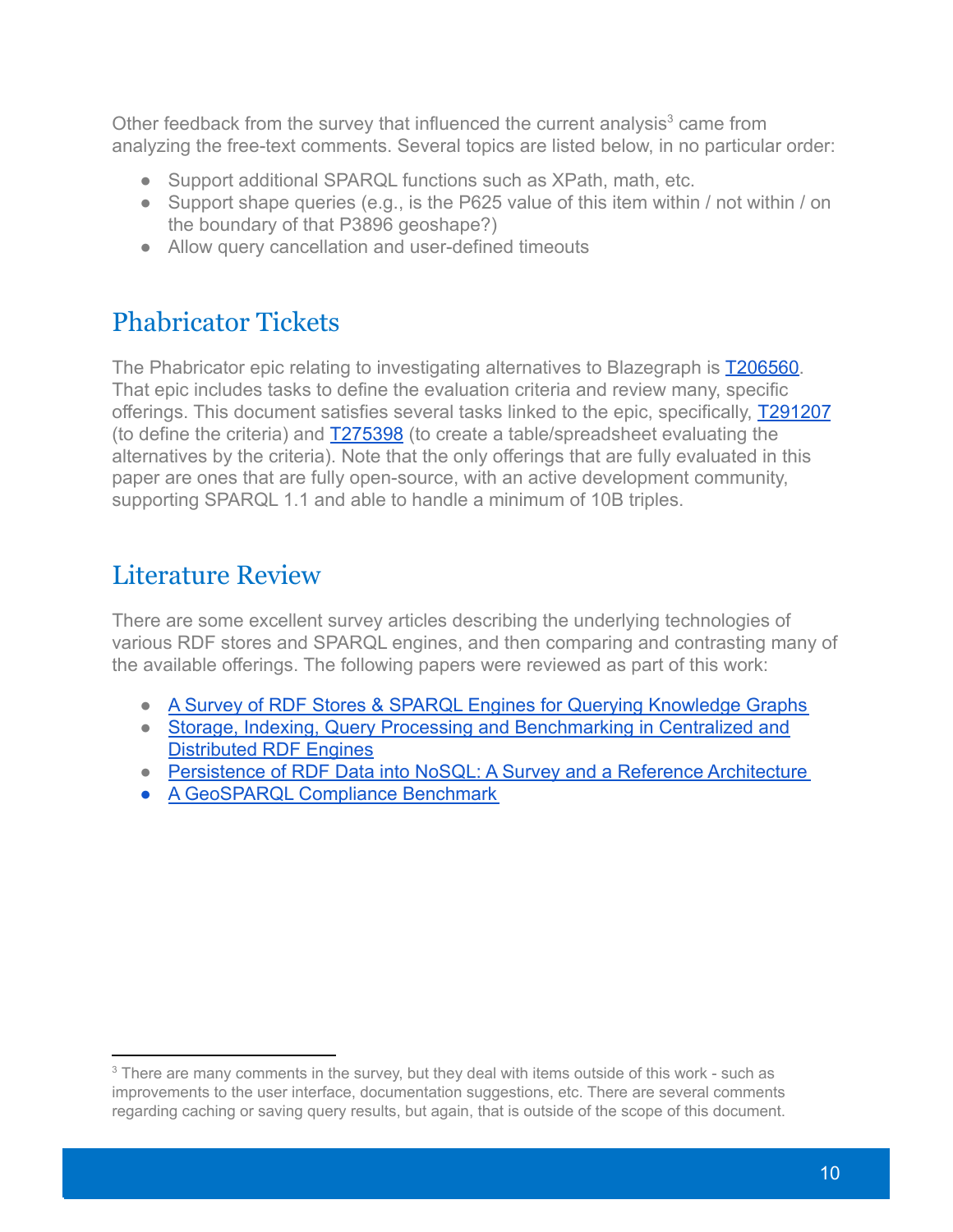### <span id="page-10-0"></span>User Meetings

Two community meetings were held in mid-February 2022 to discuss requirements and use cases for SPARQL query and the underlying data store. Key takeaways from the first meeting on the use of SPARQL query were the importance of:

- Full SPARQL 1.1 functionality
- Property path traversals and any efficiencies/improvements that could be supported
- Ability to search labels and descriptions using wildcards, fuzzy search, etc.<sup>4</sup>
- Subqueries for performance
- Queries for information discovery AND for correctness and validation checking (for example, to find anomalies and duplicates)
- Improved query processing with fewer timeouts
- Geographical query (mostly for Earth-based data)
- CONSTRUCT statements for data extraction

Takeaways from the second meeting on SPARQL backends were:

- Alternatives for reducing duplication in the data (and therefore, reducing the overall size of the Wikidata dump) and for storing time series data
- Need for efficient federated query, better RDF benchmarks that reflect machine loading and query, and better documentation of what is supported and how to use it

For more details on both meetings, see the 17 February [2022 SPARQL query notes](https://etherpad.wikimedia.org/p/R5n382Ld0Vvykc7Ak3iH) and the [21 February 2022 Backend discussion](https://etherpad.wikimedia.org/p/yPUhyhbmXglC_Magx0Go).

<sup>4</sup> The capabilities for full-text, wildcard and fuzzy search are important, and were discussed as being served by federation with the MediaWiki API. Overlapping capabilities in the query engine itself are not required. However, performant query support for language tags is important and will be addressed in testing.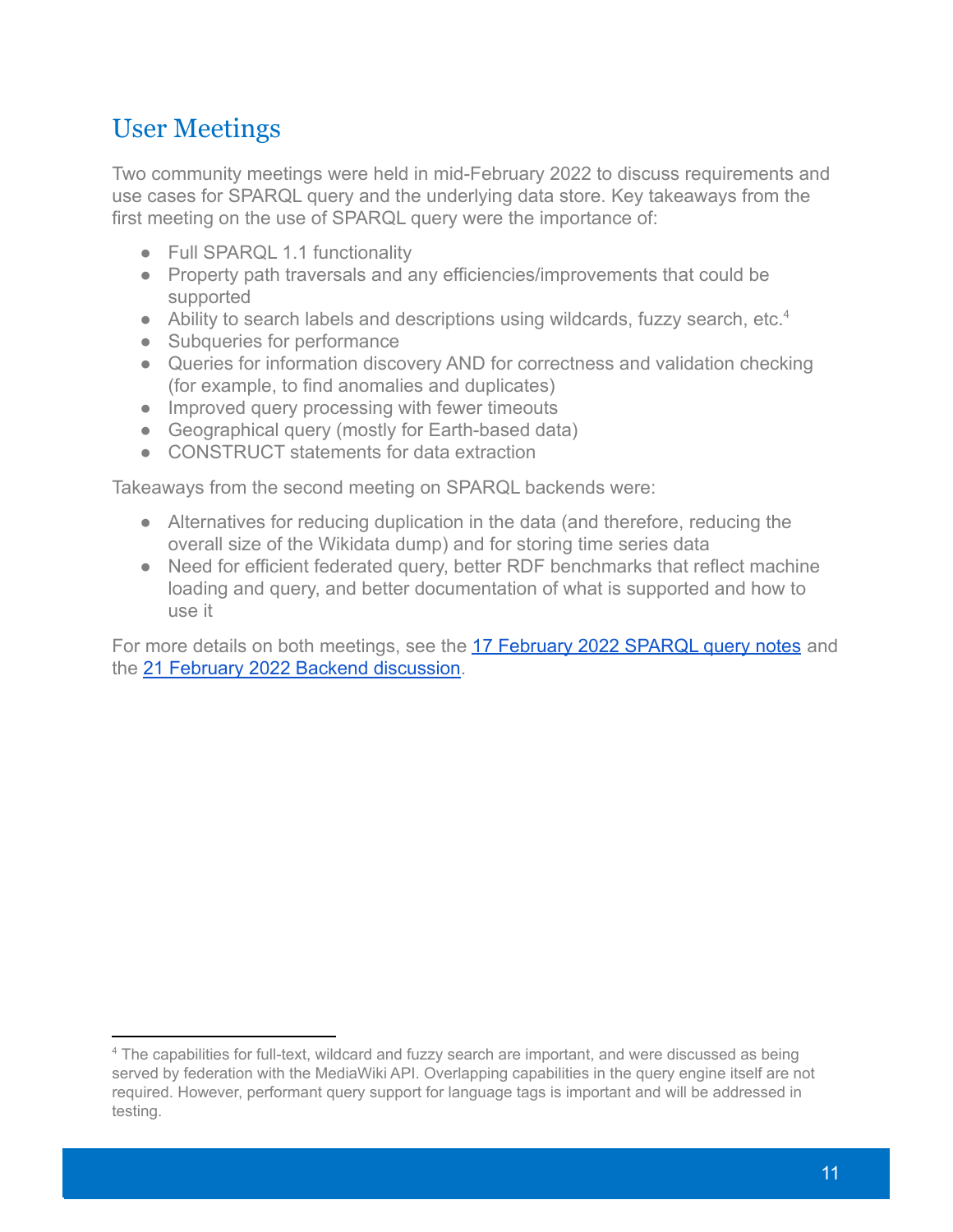# <span id="page-11-0"></span>EVALUATION CRITERIA

The criteria for evaluation are listed below along with explanations and clarifications:

- Scalability to 25B+ triples
	- This number is an estimate of the number of triples in the Wikidata store based on a [linear growth rate](https://grafana.wikimedia.org/d/000000489/wikidata-query-service?viewPanel=7&orgId=1&from=now-6M&to=now) and 5 years of growth (using the worst case slope, from 23 November 21 to 07 December 21)
	- Ideally, the full data set is stored on a single server
- Scalability to 10B+ triples
	- $\circ$  Several of the possible alternatives cannot scale to the full Wikidata triples size (25B+). In this case, the triples would need to be split by some algorithm, stored on separate servers, and federated when queried.
	- This architecture is discussed in detail in the section, [Wikidata Query](#page-35-0) **[Architectures](#page-35-0)**
- Full support for SPARQL 1.1 with minimal errors
	- Any software will have errors. An error-free implementation is an ideal. But, some offerings are known to have incomplete and/or incorrect SPARQL 1.1 implementations. This criterion identifies where such problems exist.
- Federated query
	- The heart of linked open data is the ability to federate information from a variety of sources, both locally and on the web. Support for federation is mandatory for open knowledge.
	- o Currently, the WDQS supports the following list of [federated endpoints](https://gerrit.wikimedia.org/r/plugins/gitiles/wikidata/query/deploy/+/refs/heads/master/whitelist.txt)
	- Federated query also allows for the possibility of separating the Wikidata triples across multiple servers and databases (required if the server implementations cannot support 25B+ triples)
- Ability to define custom SPARQL functions
	- The ability to define custom SPARQL functions is necessary since SPARQL 1.1 has mandated only a small set of [operations](https://www.w3.org/TR/sparql11-query/#SparqlOps)
	- In order to support other, desired math, XPath, string, aggregation and similar calculations and transformations, it must be possible to define custom functions
- Ability to tune/define indexes and perform greater-than and less-than checking
	- As for relational databases, indexes can improve query performance, but the performance comes at the cost of increased maintenance and storage requirements
	- It is possible to index triples using one or more of: subjects/objects (items), properties/paths and query/join patterns (either statically or dynamically defined)
	- There are six possible index permutations for triples (subject(s)-predicate(p)-object(o) pairs): spo, sop, pso, pos, ops, osp (these should be handled by several indexes)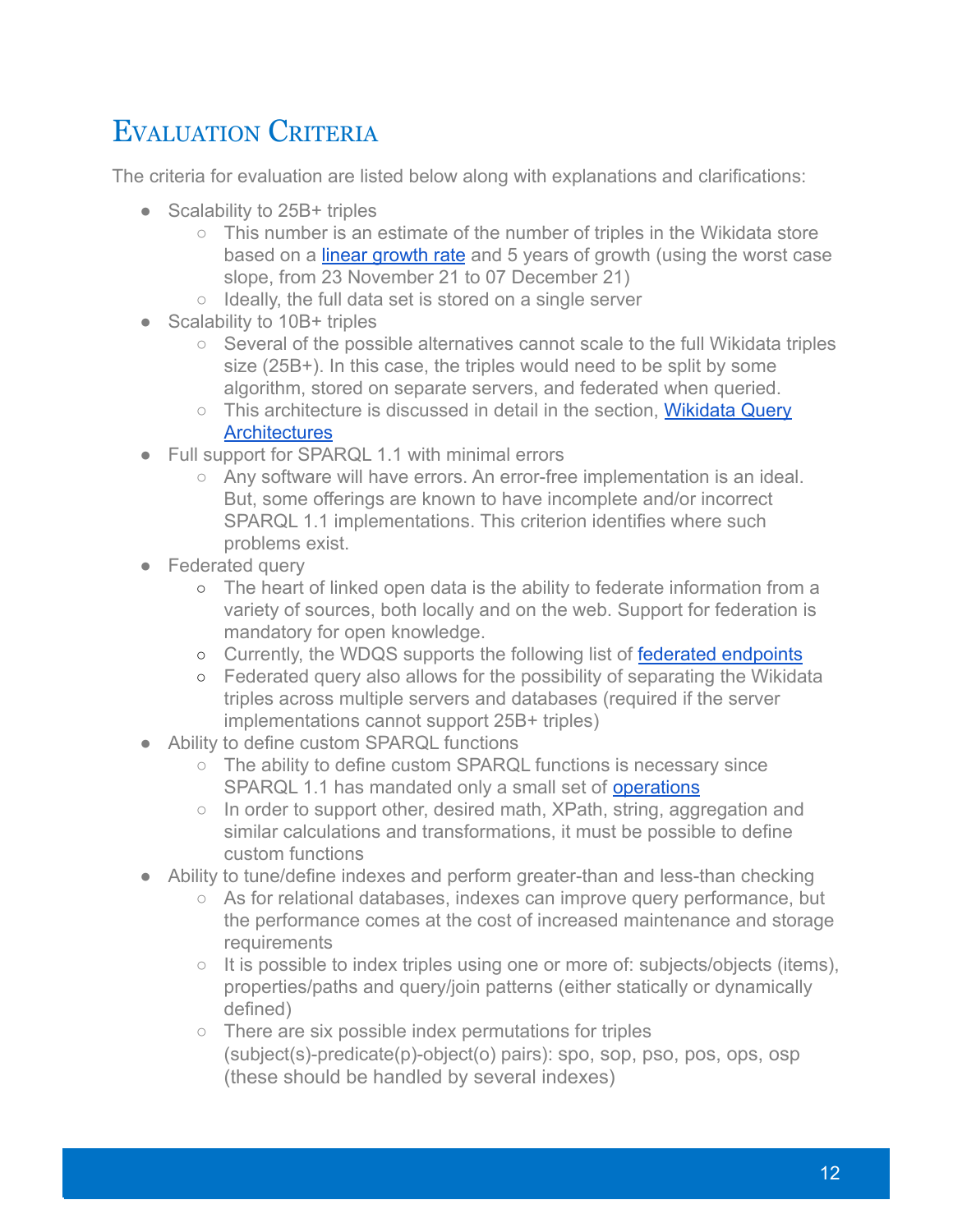- Named graphs (or quads) add another element, resulting in 24 possible combinations
- Support for R/W at high frequency
	- As indicated in the user survey, many WDQS consumers require near-real-time update of the data
	- o Analysis of the new [WDQS stream update service](https://phabricator.wikimedia.org/T244590) indicates that spikes of ~1000 added/deleted triples/second can occur
	- o The average update frequency is in the range, 50-200 triples/second
- Active open-source community
	- WDQS is supported by the WMF Search Platform Team, which must split resources between new functionality and bug fixes
	- Ideally, bug fixes should be focused on internal tools and services, and not on errors in the RDF store or SPARQL endpoint
	- For these reasons, an active community is needed to address storage and query problems
	- Given that "[freedom and open source"](https://meta.wikimedia.org/wiki/Wikimedia_Foundation_Guiding_Principles#Freedom_and_open_source) are a quiding principle of the Wikimedia Foundation, there is a mandatory requirement that the backing infrastructure for WDQS be open-source
- Well-designed and documented code base
	- This criterion relates to the offering being maintainable by its community
- Instrumentation for data store and query management
	- When problems occur in the WDQS clusters, site reliability engineers must be able to acquire operational statistics on the underlying applications and services, and have the ability to affect change via CLI and browser-based tooling
	- Configuration of thread pools and memory management and management of executing queries are especially important
- Query plan explanation
	- Data stores execute queries by first determining their query plan (the sequence of steps that will result in the most efficient execution of the query), and then the actual execution of the plan
	- The most efficient execution strategy is to obtain results for the *most selective* clauses first (these are the basic graph patterns<sup>5</sup> that have the smallest number of results)
		- For example, *?s wdt:P569 ?date* is less selective than *wd:Q42 wdt:P569 ?date,* since the first triple returns the dates when any entity was born, but the second returns the date when Douglas Adams was born
	- Long-running queries always occur, but sometimes, they can be rewritten to execute more quickly
	- If a query's triple patterns return many matches (called intermediate result sets), those results increase memory usage and runtime, since they must be sorted, added to other results via a join, etc.

<sup>&</sup>lt;sup>5</sup> <https://www.w3.org/TR/rdf-sparql-query/#BasicGraphPatterns>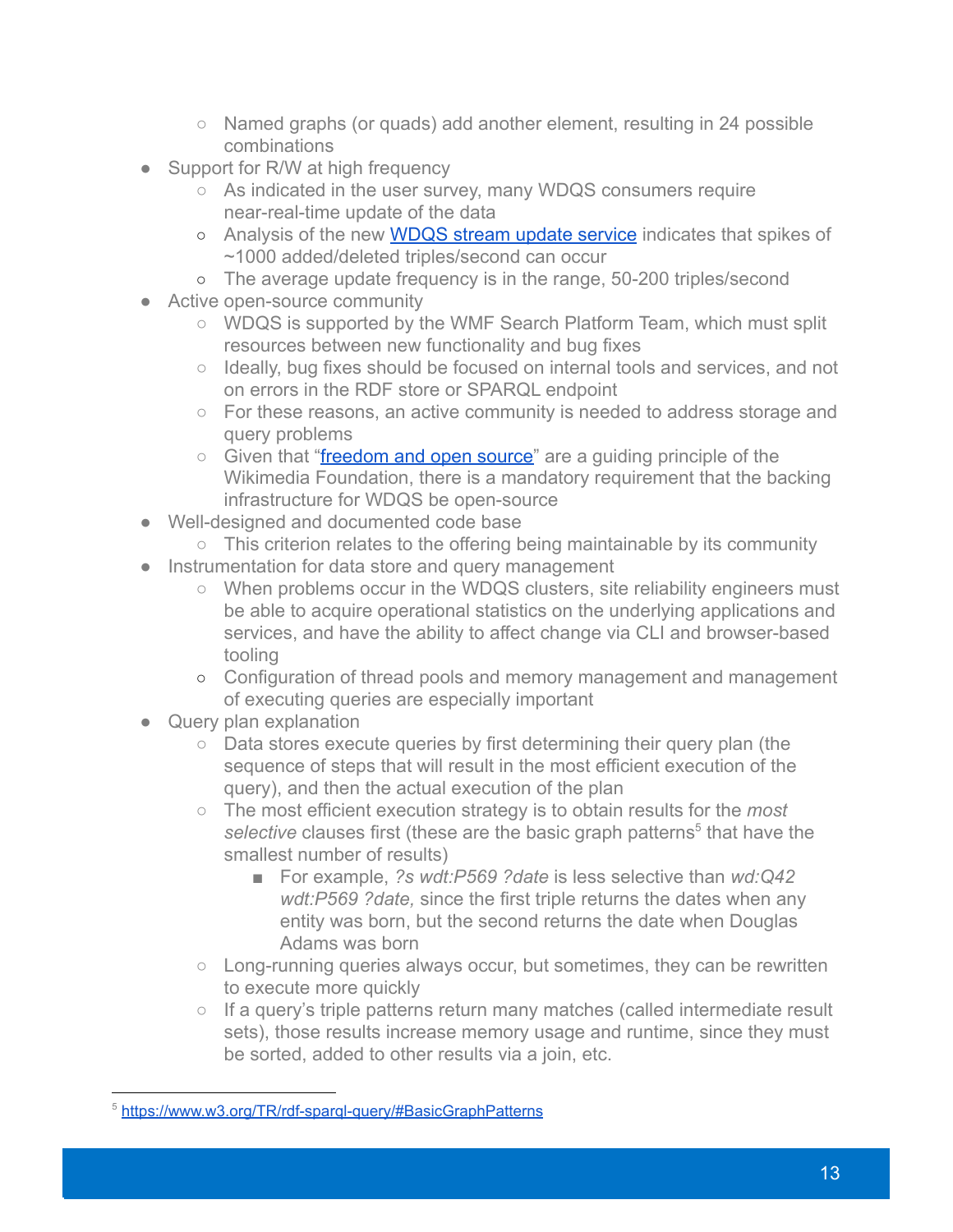- $\circ$  In order to tune queries, the results of the query planning stage must be available
- Query plan tuning/hints
	- Ideally, a SPARQL engine allows user-defined instructions to define or change the query plan
- Query without authentication
	- Authentication in an open-access environment is problematic, since it could impact privacy
	- For this reason, query capabilities must be provided without authentication
	- However, advanced capabilities (such as complex queries with lengthy timeouts) may require authentication. This is still to be determined.
- Ability to prevent write access, except by the stream updater
	- Data is updated by editing Wikidata directly, and not through SPARQL INSERT/DELETE statements
	- However, additions, deletions and changes must be able to be performed by the [WDQS stream update service,](https://phabricator.wikimedia.org/T244590) in a secure manner
- Data store reload in 2-3 days (worst case)
	- Current Blazegraph data loading (of an [RDF dump](https://www.wikidata.org/wiki/Wikidata:Database_download#RDF_dumps)) takes over 10 days
	- Reload might be needed to address data drifts (due to issues in the streaming update process) and to improve indexes
- Query timeout and resource recovery
	- Executing long-running queries consumes server resources and reduces the overall performance of the system
	- It is mandatory to be able to set hard timeouts (which cannot be violated by any query) as well as user-defined timeouts which would be set by the query writer (for example, when testing that a new query is valid before attempting to execute it)
- Support for geospatial (POINT) data
	- Geographical query was a topic highlighted at the first user meeting on Blazegraph alternatives, discussed [above](#page-10-0)
	- The basis for this type of query is a geographical point (latitude and longitude, defined relative to a coordinate system) and the functions (such as "distance" or "within") and constructs (such as polygons) that are built using points
- Support for GeoSPARQL
	- [GeoSPARQL](http://www.opengis.net/doc/IS/geosparql/1.0) was published by the Open Geospatial Consortium on 10 September 2012
	- It defines an ontology of concepts and relationships, new inference rules and new SPARQL query functions
	- Note that there are *no* complete implementations of GeoSPARQL but three of the four candidate alternatives do provide partial or vendor-specific implementations
- Support for [named graphs](https://en.wikipedia.org/wiki/Named_graph) (quads)
	- Currently, the Blazegraph implementation does not use named graphs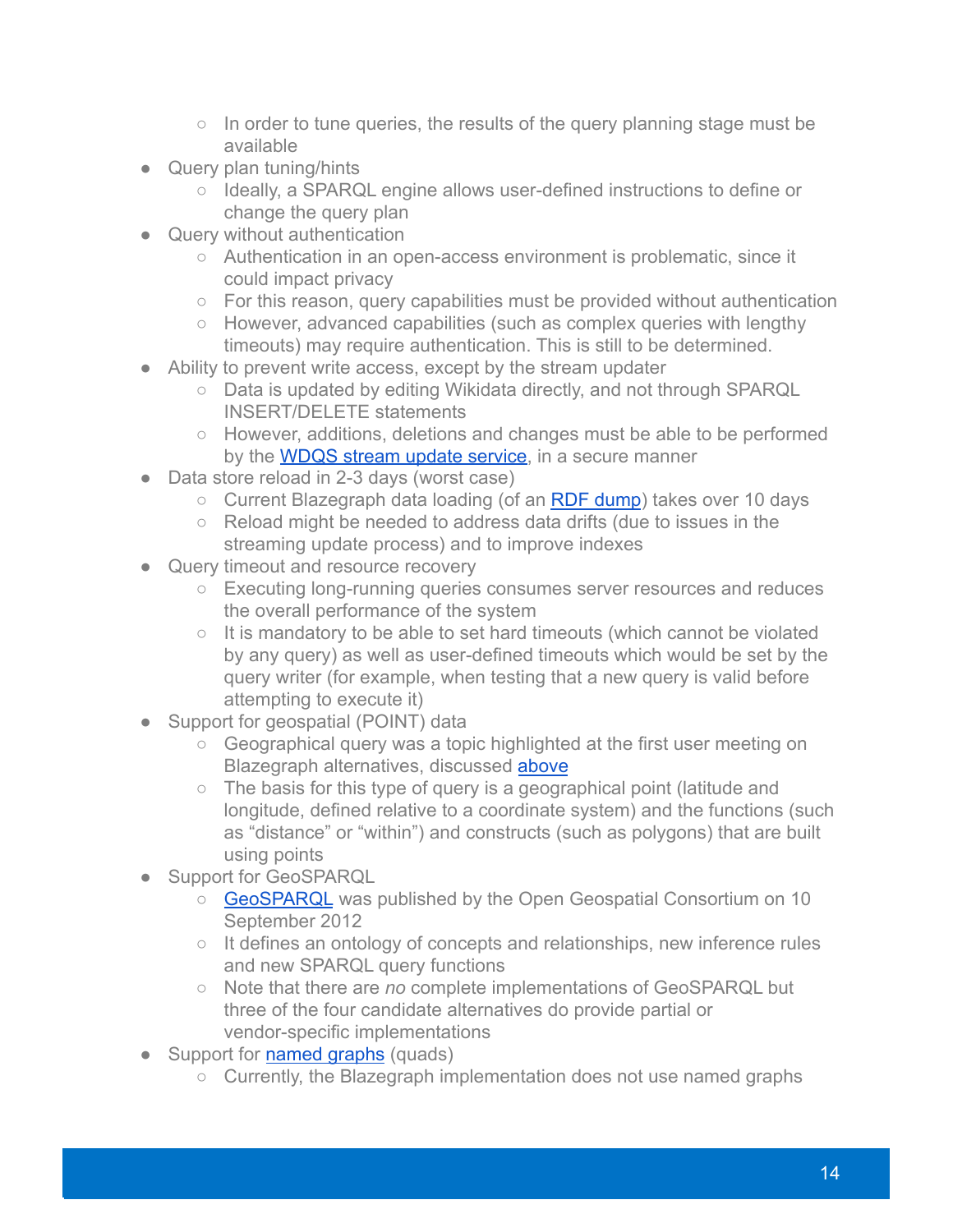- These can be a useful concept to improve query performance since the evaluation of triples in a query may be limited to one or more graphs (and therefore improve selectivity and reduce the size of intermediate result sets)
- Query builder interface
	- The interface provided at <https://query.wikidata.org/> includes a string based and templated builder
	- However, if a user interface is provided by the alternative offering, then this may be useful to replace or improve current capabilities
- Dataset evaluation by [SHACL](https://www.w3.org/TR/shacl/) (SHape Constraint Language), [ShEX](https://shex.io/) (Shape EXpressions), or similar
	- Although integrity checking is done prior to loading in the WDQS store, querying the store provides a secondary means to verify the data and find more complex errors
	- If the backing store and query service can provide more advanced capabilities, then that is valuable
	- Integrity can always be validated using SPARQL functions. However, newer languages (such as SHACL) may make this task easier.

# <span id="page-14-0"></span>EVALUATION RESULTS

The sub-sections below discuss the detailed results evaluating each alternative against the criteria. Note that the alternatives are discussed in alphabetical order. At the end of this section, numerous data stores are listed that were investigated but dismissed.

### <span id="page-14-1"></span>Apache Jena

Jena's code layout is shown in Figure  $2<sup>6</sup>$  and consists of multiple APIs and components to load, update, store and query RDF and OWL triples. The Fuseki component adds support for querying and updating the triples using SPARQL and HTTP. Beyond what is shown below, there are additional features such as command-line tooling, specialized indexes and more. These are discussed in more detail related to the evaluation criteria.

 $6$  The Jena architecture is explained in detail, starting at the web page,

[https://jena.apache.org/about\\_jena/architecture.html.](https://jena.apache.org/about_jena/architecture.html) Figure 2 is captured from that page.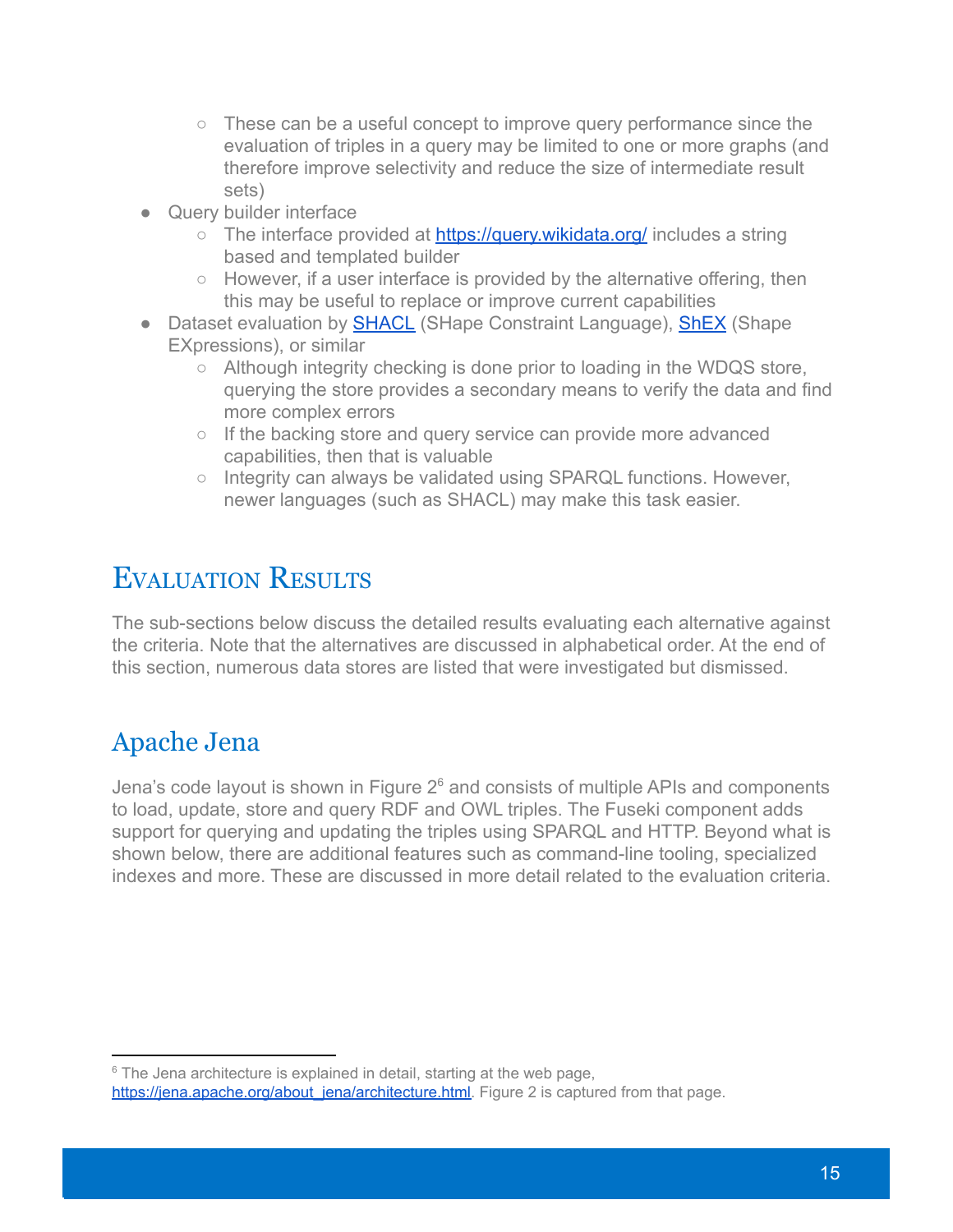

**Figure 2.** Jena Code Layout

Below, each of the evaluation criteria are listed with Jena's score (from Table 1) and a short explanation. Note that the scoring is 0-5 (where 0 indicates no support and 5 indicates exceptional support).

- Scalability to 25B+ triples 0
	- $\circ$  Although scale to 16.7B triples has been achieved<sup>7</sup>, this appears to be reaching the capabilities of the overall system
	- Therefore, the ability to scale to 25B+ triples is not expected
	- Splitting the Wikidata triples by subject area (such as scholarly articles, taxonomy entities, etc.) into separate stores and then using federated queries will be required
- Scalability to 10B+ triples 5 (noted in previous bullet)
- Full support for SPARQL 1.1 with minimal errors 5
	- ARQ is Jena's SPARQL processor with excellent support for V1.1 functionality as well as update capabilities $8$

<https://lists.apache.org/thread/rphn74r9vbovwjvylxjmrd6qnfvbt4t0> (see the update for 28 December 2021 and the log details at [http://www.lotico.com/temp/LOG-45497\)](http://www.lotico.com/temp/LOG-45497)

<sup>&</sup>lt;sup>7</sup> <https://muncca.com/2019/02/14/wikidata-import-in-apache-jena/> and

<sup>&</sup>lt;sup>8</sup> <https://www.w3.org/2009/sparql/implementations/>, last modified 20 March 2013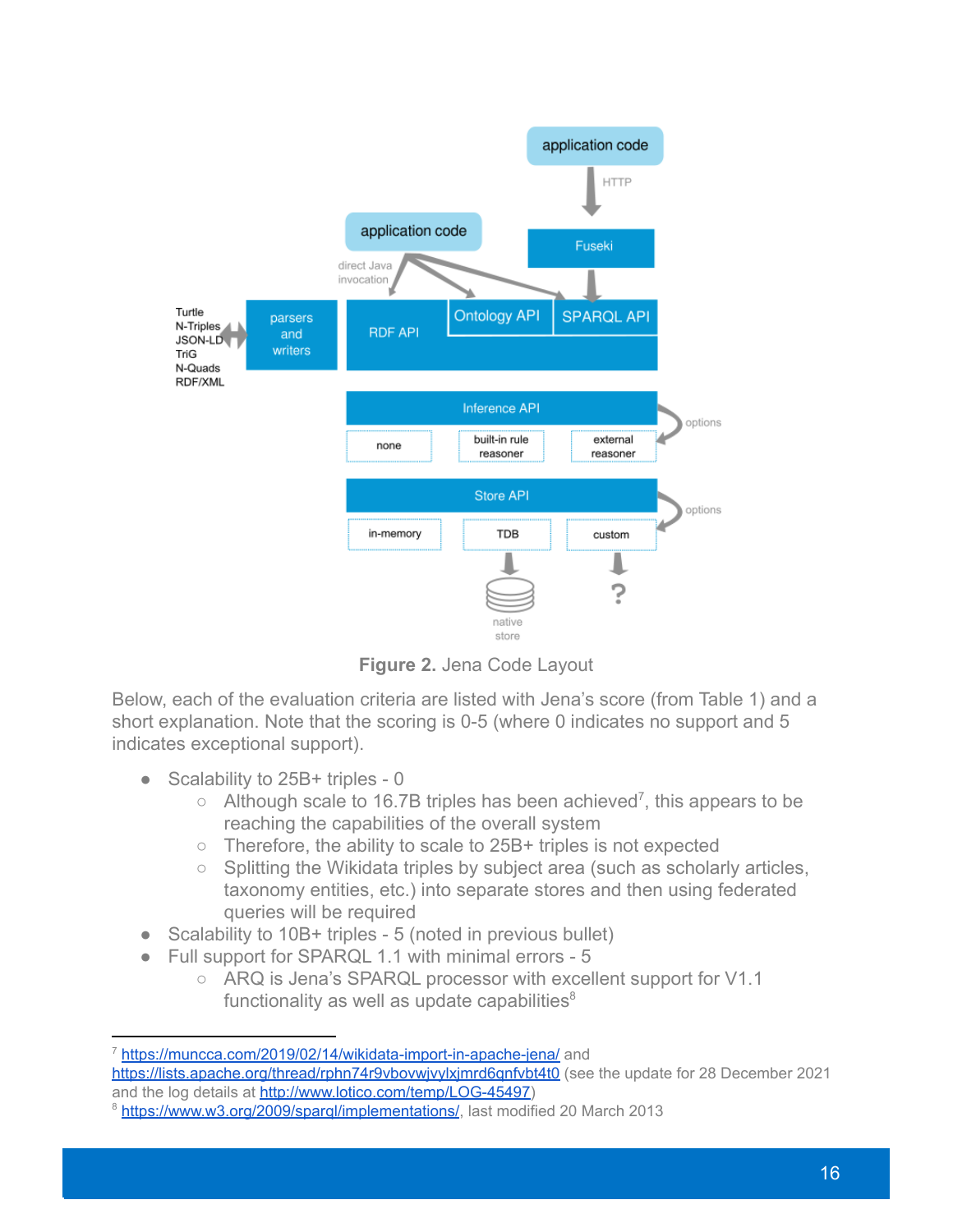- Federated query 5
	- Jena provides support for the SERVICE keyword as well as federation-specific configurations that can be set globally or per-query<sup>9</sup>
- Ability to define custom SPARQL functions 5
	- ARQ can be extended by adding expression functions/operations in FILTERS, BIND and SELECT statements, and property functions to execute custom code associated with a predicate  $IRI<sup>10</sup>$
	- $\circ$  In addition, the code<sup>11</sup> provides a SERVICE-level extension capability similar to what is used with Blazegraph today
- Ability to tune/define indexes and perform greater-than/less-than checking 5
	- Jena's data store (TDB2) uses a 64bit ID for each RDF term including literals, IRIs and blank nodes (e.g., there are node <-> id dictionaries)
	- For triples, the default indexes are SPO, POS and OSP
	- For quads, the default indexes are GSPO, GPOS, GOSP, POSG, OSPG and SPOG
	- Each triple or quad is stored in an index using its appropriate IDs
	- By default, indexes are memory mapped files stored outside of the system heap $12$
	- Range lookups are implemented across a number of points in the code. For example, see the code at [https://github.com/apache/jena/blob/main/jena-db/jena-dboe-index/src/mai](https://github.com/apache/jena/blob/main/jena-db/jena-dboe-index/src/main/java/org/apache/jena/dboe/index/RangeIndex.java) [n/java/org/apache/jena/dboe/index/RangeIndex.java](https://github.com/apache/jena/blob/main/jena-db/jena-dboe-index/src/main/java/org/apache/jena/dboe/index/RangeIndex.java)
- Support for R/W at high frequency 5
	- $\circ$  Jena supports processing RDF in a streaming mode<sup>13</sup>
- Active open-source community 5
	- Jena's open-source code is stored at [https://github.com/apache/jena,](https://github.com/apache/jena) licensed under Apache V2 and written in Java
	- There are 78 contributors with recent commits in March 2022
- Well-designed and documented code base 5
- Instrumentation for data store and query management 5
	- Fuseki has a low-cost HTTP GET "ping" operation to test whether a server is responsive
	- Queries can be invoked and debugged via Jena command-line tools and Fuseki's HTTP GET/POST interface. Data store updates are handled similarly. In addition, data set statistics can be output, and the dataset compacted.<sup>14</sup>

<sup>&</sup>lt;sup>10</sup> <https://jena.apache.org/documentation/query/extension.html> and [https://jena.apache.org/documentation/query/writing\\_functions.html](https://jena.apache.org/documentation/query/writing_functions.html) <sup>9</sup> <https://jena.apache.org/documentation/query/service.html>

<sup>11</sup> <https://github.com/apache/jena/tree/main/jena-arq/src/main/java/org/apache/jena/sparql/service>

<sup>&</sup>lt;sup>12</sup> <https://stackoverflow.com/questions/55611943/what-indices-does-jena-tdb2-use> and

<https://jena.apache.org/documentation/tdb/store-parameters.html>

<sup>13</sup> <https://jena.apache.org/documentation/io/streaming-io.html>

<sup>14</sup> <https://jena.apache.org/documentation/tools/>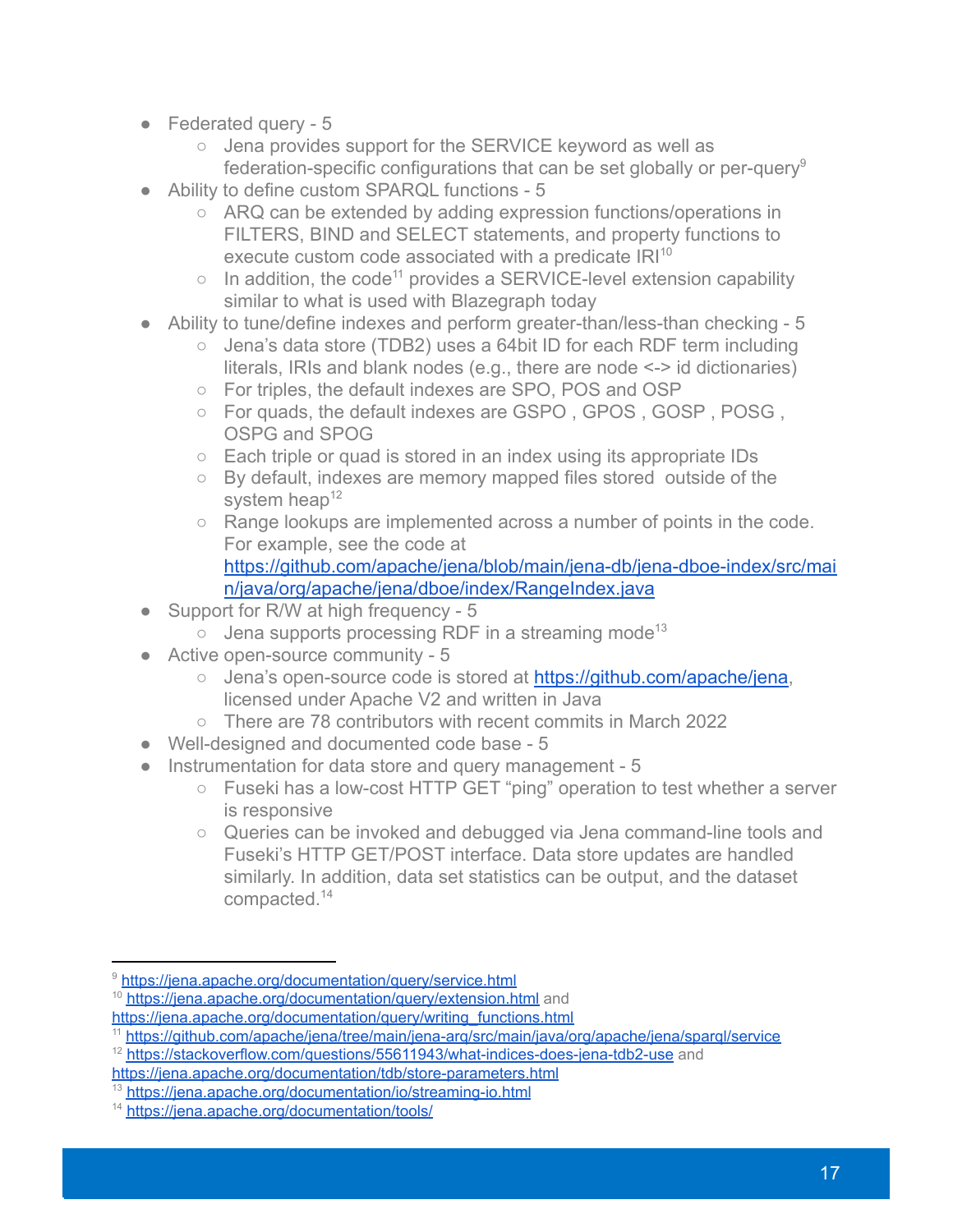- The TDB data store can optionally log query execution details to investigate "what is going on"<sup>15</sup>
- $\circ$  There is a user interface for administration and query of Fuseki<sup>16</sup>. It works with any SPARQL endpoint.
- Query plan explanation 3
	- Using the command line instructions, qparse or tdbquery -explain, a query's algebra and/or interactions with the TDB data store can be described
	- The amount of information that is output is dependent on the logging level and output layouts
	- One concern is the complexity of the query algebra which would render the output unintelligible to most users. This can be mitigated by documentation, use of the SSE (SPARQL S-Expressions syntax $17$ ) and simplification of the output.
- Query plan tuning/hints 4
	- 3 different query planning schemes are defined no statement reordering, heuristics-based reordering and statistics-based reordering<sup>18</sup>
	- Although no default query hints are supported by text in the SPARQL query, these could be managed by a WDQS front-end that invokes different planning schemes based on observing a predefined string or comment text in the query.
	- Specific optimization tasks can be turned on/off using SystemARQ symbols $<sup>19</sup>$  (such as "optPathFlatten")</sup>
- Query without authentication 5
	- Apache Shiro is used as the authentication infrastructure for Jena
	- By default, SPARQL endpoints are open to the public but administrative functions are limited to localhost
- Ability to prevent write access, except by the stream updater 5
	- Update (create, update and delete) actions can be restricted by editing the shiro ini file
	- In addition, the query and update endpoints can use different URL paths. The update functionality can then be controlled and authenticated by a reverse proxy.
- Data store reload in 2-3 days (worst case) 2
	- $\circ$  Loading, as documented in the links in footnote 7, took  $\sim$  104h (4.3 days)
	- This was using the xloader (bulk load) command
	- This time will be reduced since the data will be split across multiple servers. Meeting the timing requirements needs to be validated (hence, the current score is 2).

<sup>&</sup>lt;sup>15</sup> <https://jena.apache.org/documentation/tdb/optimizer.html#investigating-what-is-going-on>

<sup>16</sup> <https://jena.apache.org/documentation/fuseki2/>

<sup>17</sup> <https://jena.apache.org/documentation/notes/sse.html>

<sup>&</sup>lt;sup>18</sup> <https://jena.apache.org/documentation/tdb/optimizer.html#choosing-the-optimizer-strategy>

<sup>&</sup>lt;sup>19</sup> <https://github.com/apache/jena/blob/main/jena-arq/src/main/java/org/apache/jena/query/ARQ.java>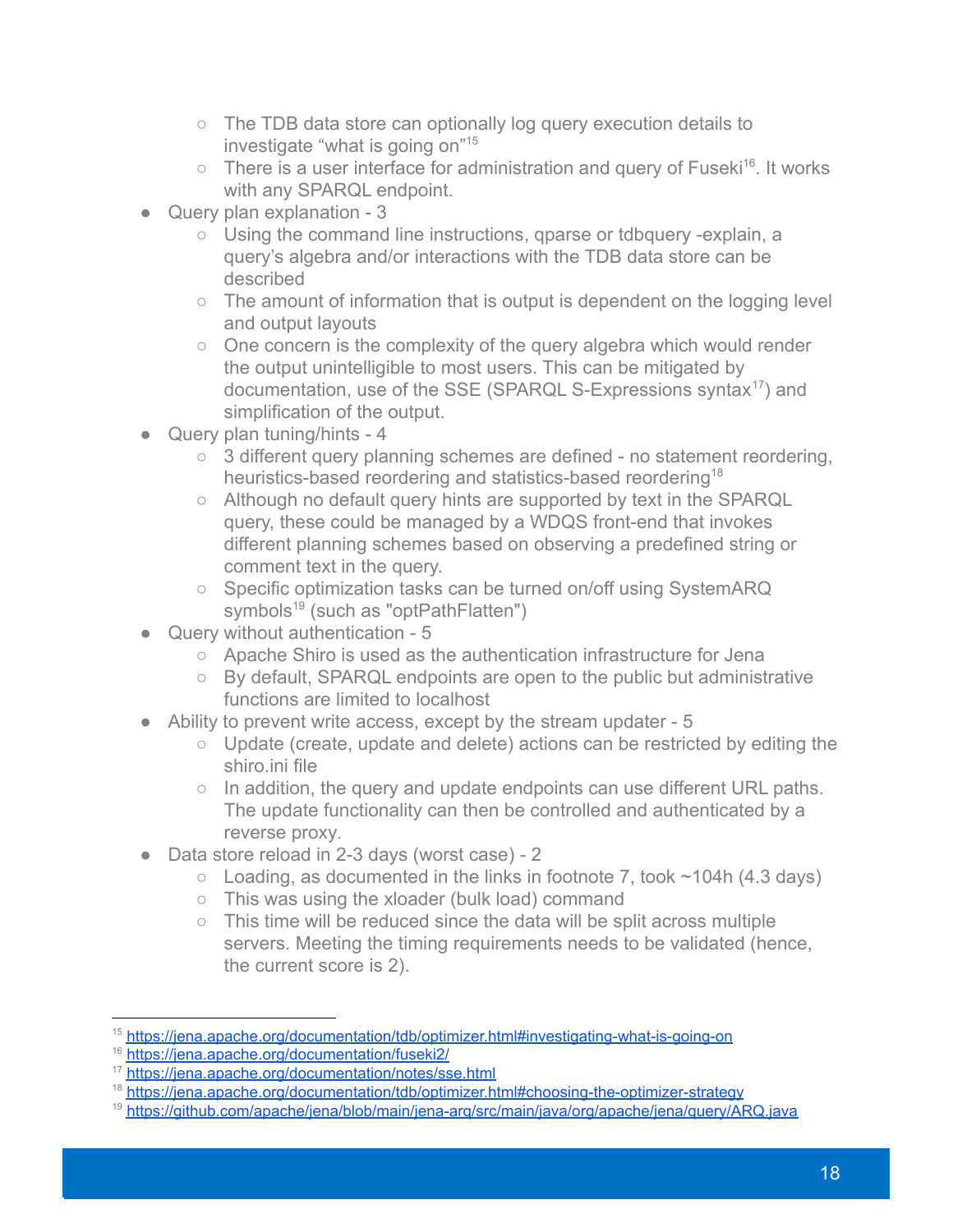- Query timeout and resource recovery 5
	- Timeouts can be defined globally and per query
- Support for geospatial (POINT) data 5
	- See the bullet below for GeoSPARQL support
- Support for GeoSPARQL 5
	- The Jena GeoSPARQL interface is described at https://jena.apache.org/documentation/geospargl/ and is integrated with Fuseki (the assembler for GeoSPARQL<sup>20</sup> is part of the jena-geosparql artifact and must be on the Fuseki server classpath, along with its dependencies)
	- WKT and GML serializations are supported, as well as all spatial relation families (Simple Feature, Egenhofer and RCC8)
	- Additional geospatial indexes are defined and configurable
	- $\circ$  According to the paper, A GeoSPARQL Compliance Benchmark<sup>21</sup>, "GeoSPARQL Fuseki is the triplestore with the highest GeoSPARQL compliance score in our experiments"
- Support for named graphs (quads) 5
	- As noted in the bullet regarding indexes
- Query builder interface 4
	- $\circ$  There are a set of query build APIs<sup>22</sup>, although there is no currently defined user interface
- Dataset evaluation by **[SHACL](https://www.w3.org/TR/shacl/)** (SHape Constraint Language), **[ShEX](https://shex.io/)** (Shape EXpressions), or similar - 5
	- $\circ$  Jena supports both SHACL<sup>23</sup> and ShEX<sup>24</sup>

# <span id="page-18-0"></span>**OLever**

The QLever architecture is shown in Figure 3. Its design is easily identifiable by examining its codebase<sup>25</sup> on GitHub. The architecture uses a knowledge-base index supporting all the basic operations and enabling efficient query processing. The system is explained in more detail in the paper, *QLever: A Query Engine for Efficient* SPARQL+Text Search<sup>26</sup>.

To-date, QLever does not support federation or system update, although a design for these features is proposed<sup>27</sup>. For this reason, several of the criteria scores are set to "0" until an implementation can be tested.

<sup>&</sup>lt;sup>20</sup> https://jena.apache.org/documentation/geospargl/geospargl-assembler

 $^{21}$  <https://arxiv.org/pdf/2102.06139.pdf>

<sup>&</sup>lt;sup>22</sup> <https://jena.apache.org/documentation/extras/querybuilder/index.html>

<sup>&</sup>lt;sup>23</sup> <https://jena.apache.org/documentation/shacl/>

<sup>&</sup>lt;sup>24</sup> <https://jena.apache.org/documentation/shex/>

<sup>&</sup>lt;sup>25</sup> https://github.com/ad-freiburg/glever

<sup>&</sup>lt;sup>26</sup> [http://ad-publications.informatik.uni-freiburg.de/CIKM\\_qlever\\_BB\\_2017.pdf](http://ad-publications.informatik.uni-freiburg.de/CIKM_qlever_BB_2017.pdf)

<sup>&</sup>lt;sup>27</sup> <https://github.com/ad-freiburg/qlever/wiki/QLever-support-for-SPARQL-1.1-Update>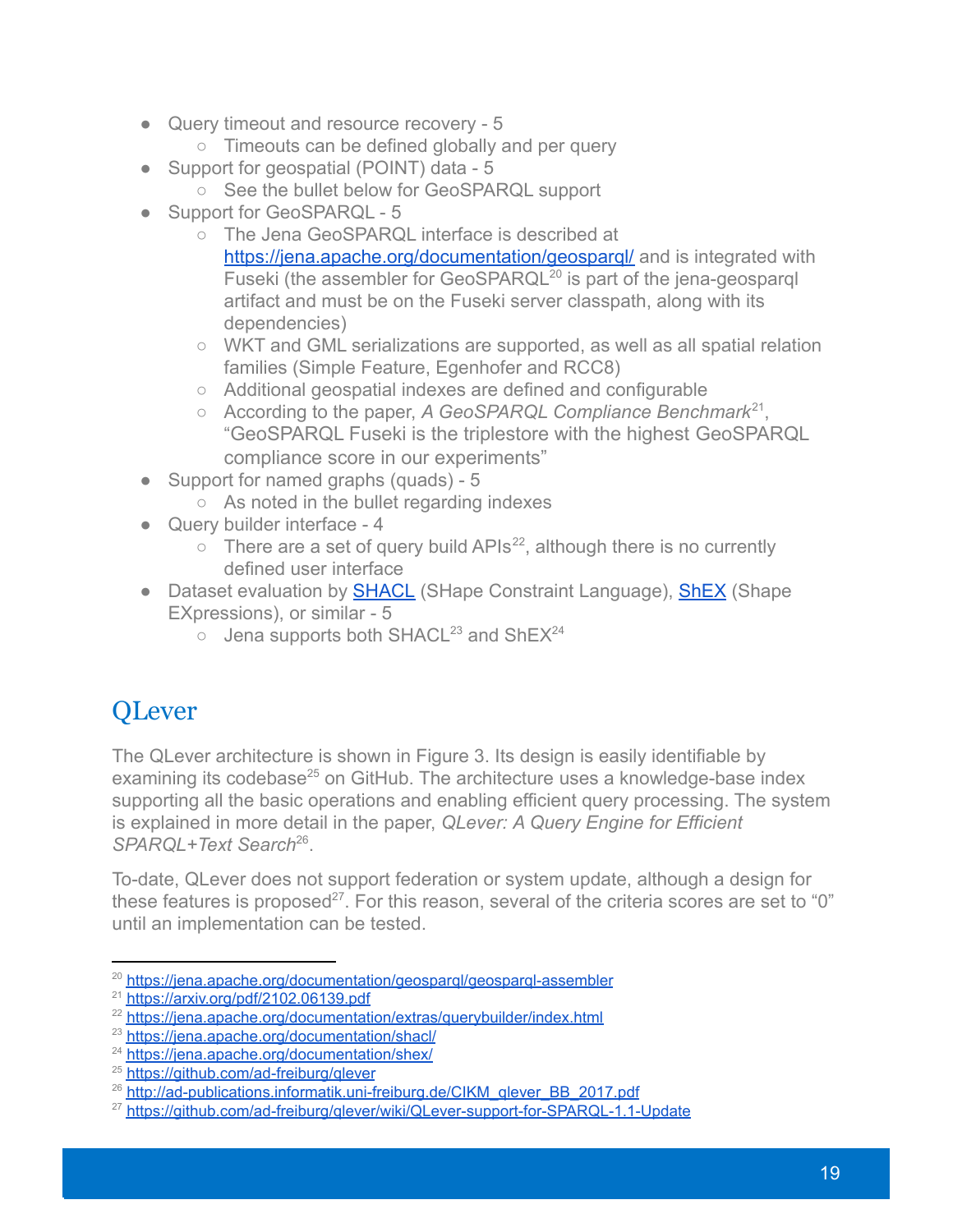A SPARQL endpoint for Wikidata is available for testing at [https://qlever.cs.uni-freiburg.de/wikidata.](https://qlever.cs.uni-freiburg.de/wikidata)



**Figure 3.** QLever Architecture

Below, each of the evaluation criteria are listed with QLever's score (from Table 1) and a short explanation. Note that the scoring is 0-5 (where 0 indicates no support and 5 indicates exceptional support).

- Scalability to 25B+ triples 5
	- As shown at the testing endpoint noted above, the infrastructure currently supports loading 16.7B triples and is expected to scale well beyond this
- Scalability to 10B+ triples 5
- Full support for SPARQL 1.1 with minimal errors 3 (best case 5)
	- QLever is compliant with SPARQL V1.1 functionality but remains to be fully tested. This work is ongoing using the
		- <https://www.w3.org/2009/sparql/docs/tests/> suite<sup>28</sup>.
	- Until this work is complete, the assigned score is 3
- $\bullet$  Federated query 0 (best case 5)
	- Design is described in footnote 27 which discusses SPARQL Update support. That solution also provides an ability to support results from a federated query.

<sup>&</sup>lt;sup>28</sup> https://github.com/ad-freiburg/glever/discussions/620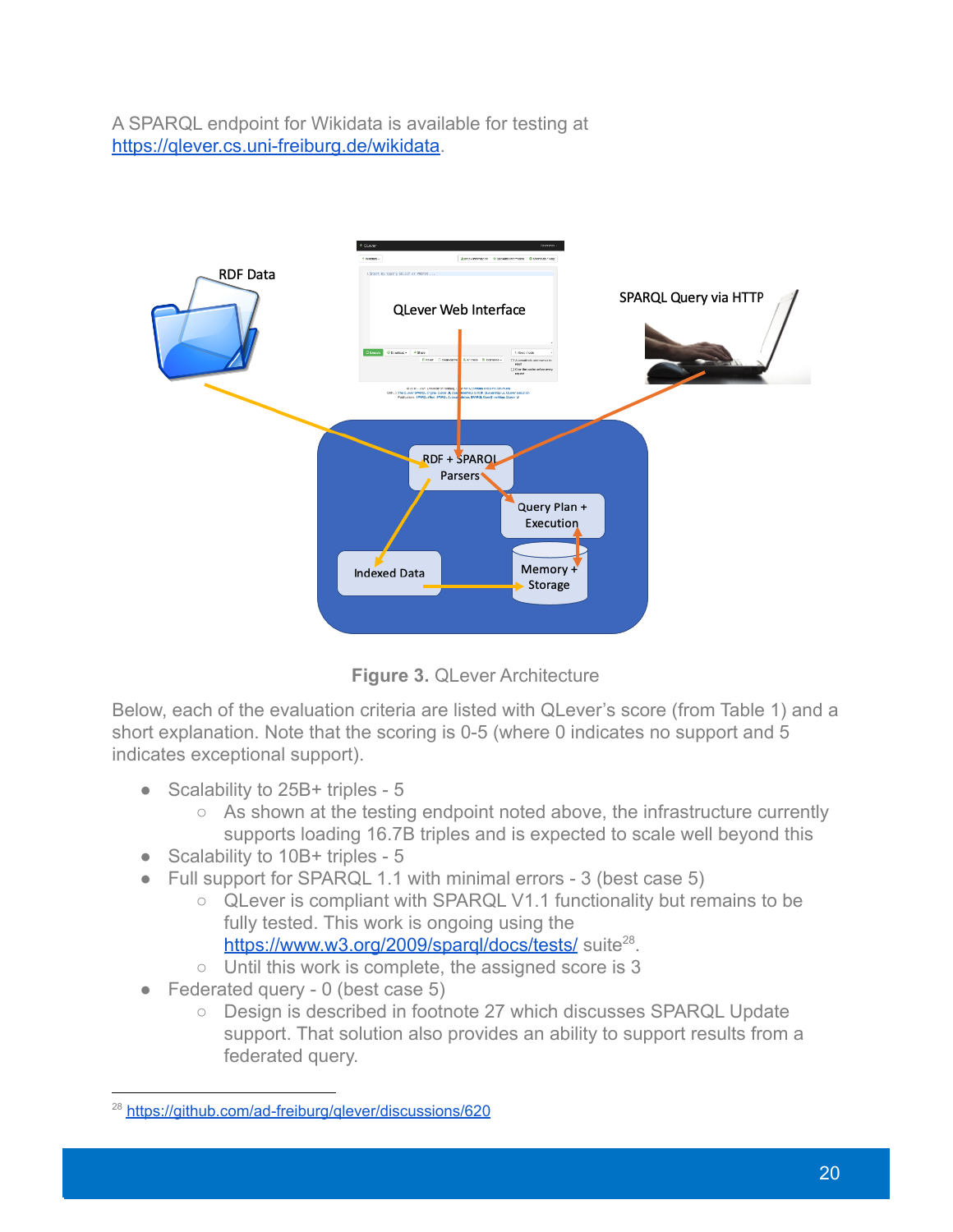- Ability to define custom SPARQL functions 2
	- Custom functions can be added as described on the GitHub repository Discussions page $^{29}$
	- Since this approach involves modifying QLever directly (versus using an extension point), the assigned score is 2
- Ability to tune/define indexes and perform greater-than/less-than checking 5
	- RDF triples are indexed in all possible ways SPO, SOP, PSO, POS, OSP, OPS
	- For some query environments, two permutations (PSO and POS) may be sufficient and will reduce indexing time and storage. The impact is poor performance for variable (as opposed to bound) predicates.
	- Efficient range lookups are enabled since each literal has a unique ID, the literals are split into groups based on their data type, and each group has an interval of IDs which do not overlap and are in lexicographical, numeric or chronological order<sup>30</sup>
- Support for R/W at high frequency 0 (best case 5)
	- Query support is exceptional, but there is no current support for SPARQL **Update**
	- A design for Update is referenced in footnote 27
- Active open-source community 4
	- QLever's open-source code is stored at <https://github.com/ad-freiburg/qlever>, licensed under the Apache V2 License and written in C++
	- There are 15 contributors with recent commits in March 2022
	- At present, the contributors are all associated with the University of Freiburg
- Well-designed and documented code base 5
- Instrumentation for data store and query management 2
	- Limited statistics are available as can be seen in the SPARQL endpoint at <https://qlever.cs.uni-freiburg.de/wikidata>
	- In addition, arbitrary batches of queries can be evaluated as regards aggregated statistics and details for individual queries $31$
	- No command line tooling exists
- Query plan explanation 5
	- Query planning is explained in detail in the paper referenced in footnote 25
	- The QLever user interface provides an excellent query plan visualization as can be seen in Figure 4 (the figure is provided since it is exceptional to the interfaces provided by WDQS or the other alternatives)

<sup>&</sup>lt;sup>29</sup> https://github.com/ad-freiburg/glever/discussions/592

<sup>30</sup> [https://github.com/ad-freiburg/qlever/wiki/QLever's-IDs-for-IRIs-and-literals,-internal-and-external-vocabulary](https://github.com/ad-freiburg/qlever/wiki/QLever)

<sup>&</sup>lt;sup>31</sup> See https://glever.cs.uni-freiburg.de/evaluation/www/?res=wikidata.sensitive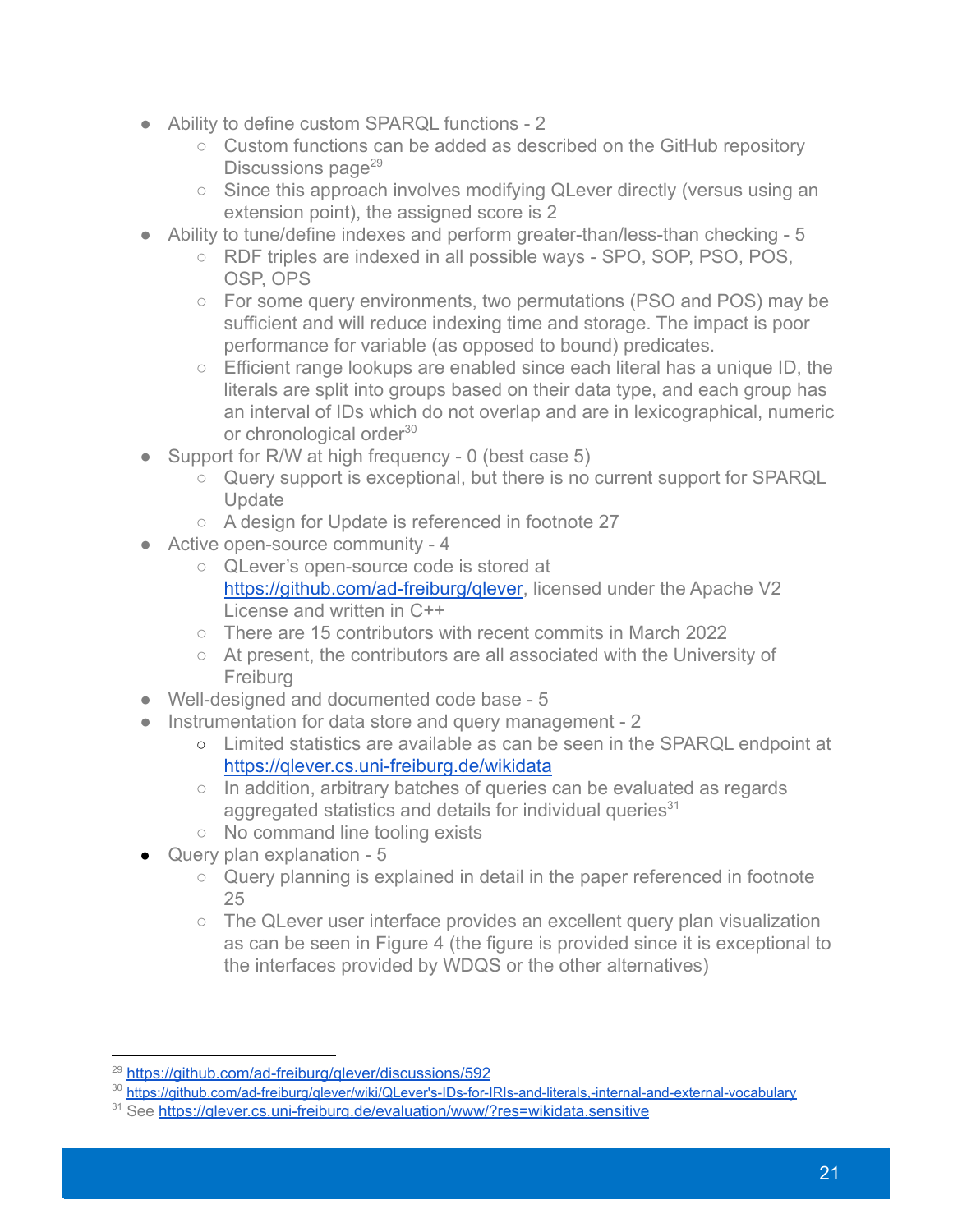**Query Analysis** 

![](_page_21_Figure_1.jpeg)

**Figure 4.** QLever Query Plan Explanation

- Query plan tuning/hints 2
	- An evaluation strategy could be manually defined that executes a query without optimization, or that performs customized optimizations or different orderings of optimizations
	- No query hints are supported by text/keywords in the SPARQL query. These could be managed by a WDQS front-end that invokes different query plans based on observing a predefined string or comment text in the query.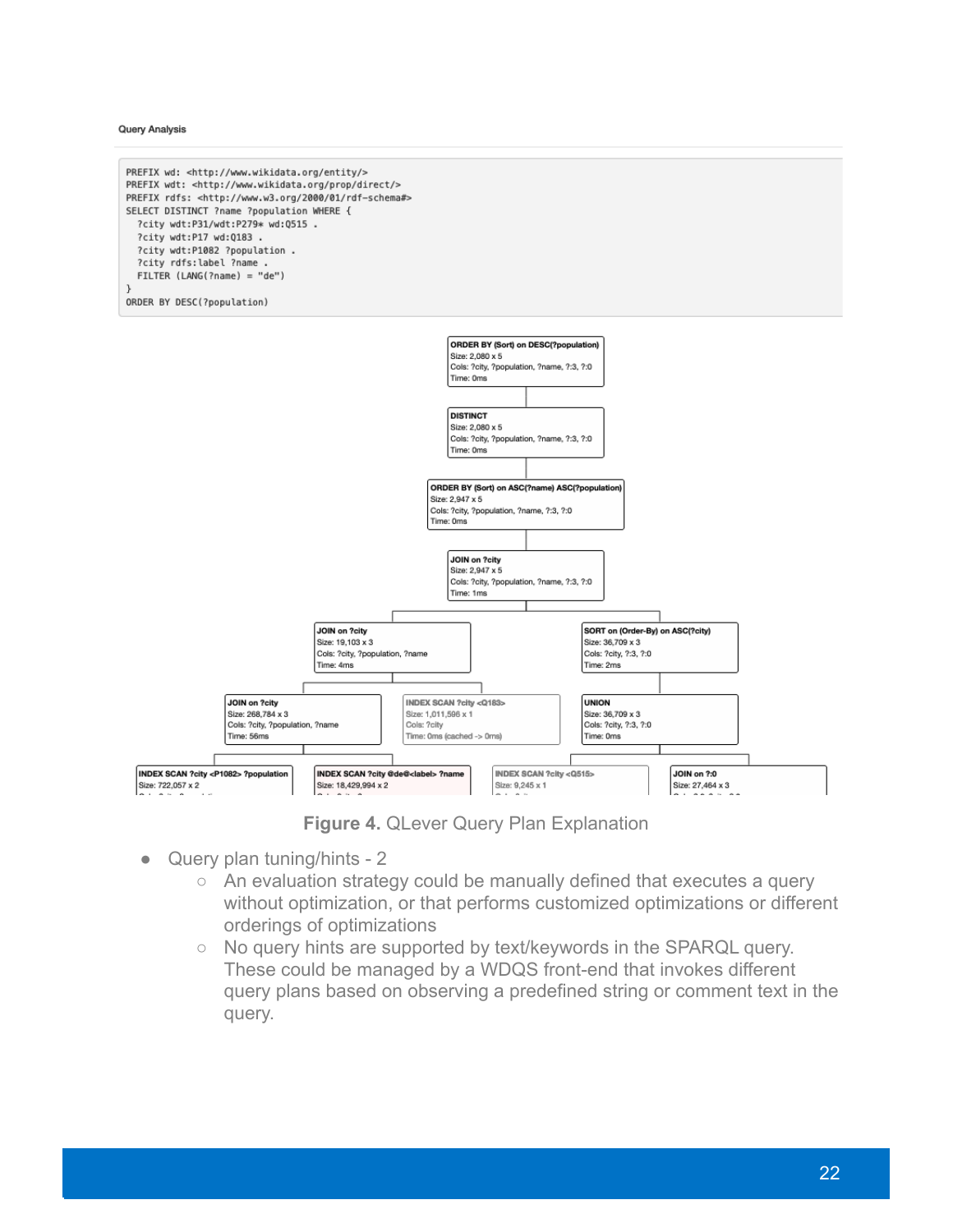- Query without authentication 5
	- Access with no authentication can be seen on the Wikidata test page at <https://qlever.cs.uni-freiburg.de/wikidata>
- Ability to prevent write access, except by the stream updater  $-0$  (best case 5)
	- Restricted access would have to be added when SPARQL Update processing is added
- Data store reload in 2-3 days (worst case) 5
	- The load time (to create the data indexes) is approximately 14 hours for the current Wikidata RDF dump file $32$
- Query timeout and resource recovery 4
	- Per-query timeout with the URL parameter "timeout", see [https://github.com/ad-freiburg/qlever/blob/master/src/engine/Server.cpp#L](https://github.com/ad-freiburg/qlever/blob/master/src/engine/Server.cpp#L327-L335) [327-L335](https://github.com/ad-freiburg/qlever/blob/master/src/engine/Server.cpp#L327-L335)
	- There are explicitly coded "exit points" at regular time intervals in all time-intensive operations, which can easily be validated against a global timeout value
- Support for geospatial (POINT) data 5
	- Geospatial geometries are supported as documented in the paper, *An Efficient RDF Converter and SPARQL Endpoint for the Complete OpenStreetMap Data*<sup>33</sup>
- Support for GeoSPARQL 2
	- Support for GeoSPARQL operations like ogc: contains exists, but uses unique predicates, as described in the paper in the bullet above
- Support for named graphs (quads) 0 (best case 5)
- Query builder interface 5
	- An excellent UI is provided that has auto-complete capabilities exceeding the current WDQS implementation
- Dataset evaluation by [SHACL](https://www.w3.org/TR/shacl/) (SHape Constraint Language), [ShEX](https://shex.io/) (Shape EXpressions), or similar - 0

### <span id="page-22-0"></span>RDF4J V4

The Eclipse RDF4J architecture is shown in Figure  $5<sup>34</sup>$ . It is a modular Java framework for working with and querying RDF data. The architecture supports several native stores, and in V4 (release date still TBD) includes a new database store,  $LMDB^{35}$ . LMDB is built on the Symas Lightning Memory-Mapped Database<sup>36</sup> and has the potential to scale to billions of triples. To-date, the exact performance of this new database has not been fully defined and will require further testing. For this reason,

<sup>&</sup>lt;sup>32</sup> https://github.com/ad-freiburg/glever/commit/4d21db7e43f69779a91daf436ceb0a3f6ee9cd29

<sup>33</sup> [https://ad-publications.cs.uni-freiburg.de/SIGSPATIAL\\_osm2rdf\\_BBKL\\_2021.pdf](https://ad-publications.cs.uni-freiburg.de/SIGSPATIAL_osm2rdf_BBKL_2021.pdf)

<sup>&</sup>lt;sup>34</sup> The RDF4J framework is described on the page, **https://rdf4i.org/about/**. The figure is captured from that page.

<sup>35</sup> <https://rdf4j.org/documentation/programming/lmdb-store/>

<sup>36</sup> <https://www.symas.com/lmdb>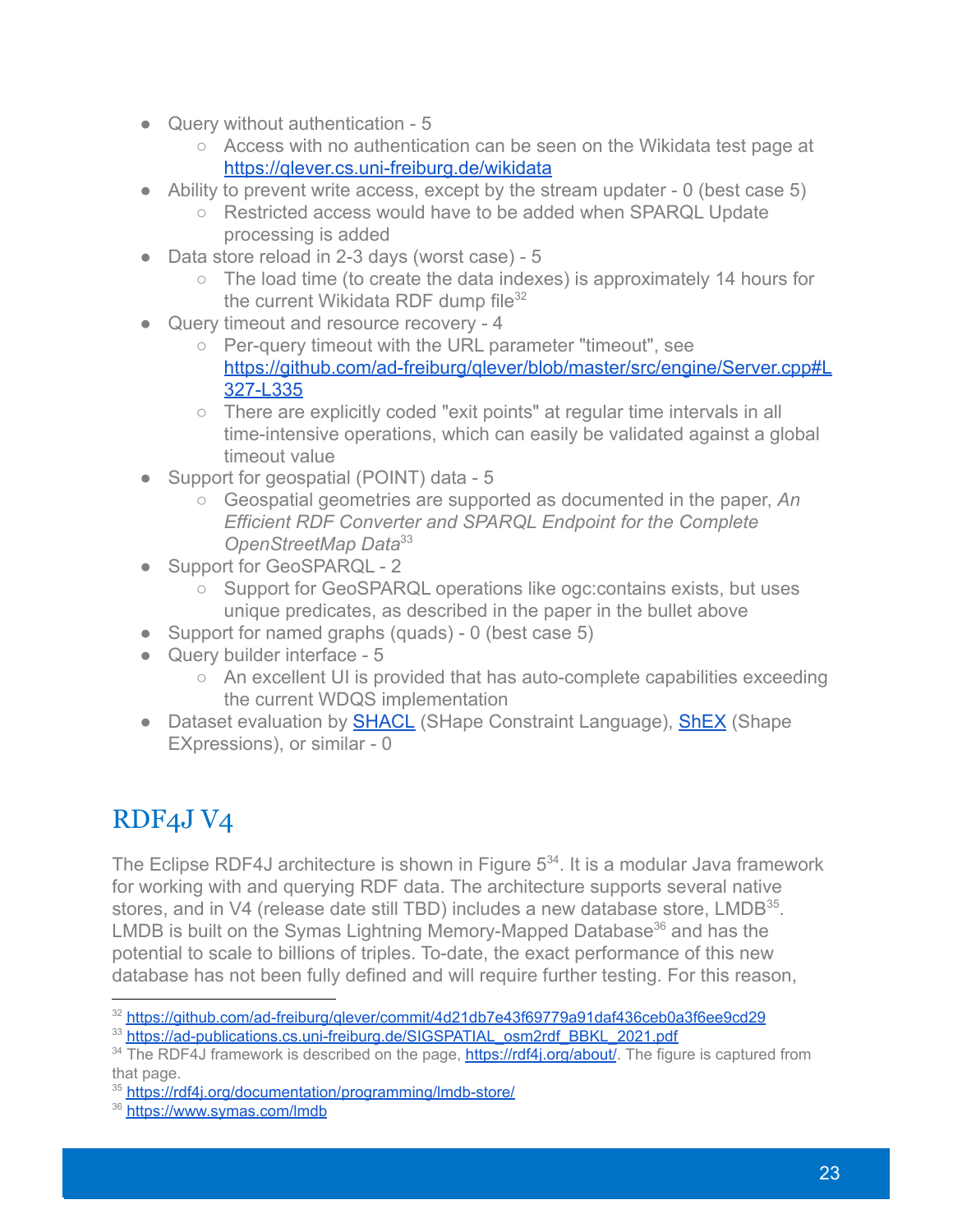several of the criteria scores are set to "2" or "3" until more details can be provided and/or the evaluation testing is complete.

| Rio: RDF I/O<br>Parser/Writer API  | <b>Model API</b> | <b>Repository API</b>       |                         |                              |
|------------------------------------|------------------|-----------------------------|-------------------------|------------------------------|
| RDF/XML                            |                  | <b>RDF4J Server access</b>  | SAIL access             | SPARQL endpoint access       |
| Turtle                             |                  |                             |                         |                              |
| N-Triples                          |                  |                             |                         |                              |
| TriG                               |                  | <b>SAIL API</b>             |                         |                              |
| <b>TriX</b>                        |                  | Storage And Inference Layer |                         |                              |
| JSON-LD                            |                  | storage                     | reasoning               | extensions                   |
| RDF/JSON                           |                  |                             |                         |                              |
| N-Quads                            |                  | <b>Memory Store</b>         | <b>RDFS Inference</b>   | <b>Full-Text Search</b>      |
| <b>Binary</b>                      |                  | <b>Native Store</b>         | <b>SHACL Validation</b> | GeoSPARQL                    |
|                                    |                  | <b>Custom Store</b>         | <b>Custom Inference</b> | <b>FedX: Federated Query</b> |
| Eclipse RDF4J Modular Architecture |                  |                             |                         |                              |

**Figure 5.** RDF4J Architecture

Below, each of the evaluation criteria are listed with RDF4J's score (from Table 1) and a short explanation. Note that the scoring is 0-5 (where 0 indicates no support and 5 indicates exceptional support).

- Scalability to 25B+ triples 1
	- There is an expected footprint of around 120-130 bytes per quad for the LMDB store, and each server should have sufficient RAM to hold the complete data set (for optimal performance) $37$
	- For these reasons, scalability to 25B triples may be possible but is not likely
- Scalability to 10B+ triples 3 (best case 5)
	- The scoring is currently set to 3 until the RDF4J LMDB scalability can be validated
- Full support for SPARQL 1.1 with minimal errors 5
	- RDF4J is compliant with SPARQL V1.1 functionality as well as supporting update functionality and transactions $38$

<sup>37</sup> <https://github.com/eclipse/rdf4j/discussions/3706#discussioncomment-2285864>

<sup>38</sup> <https://rdf4j.org/documentation/reference/rest-api/>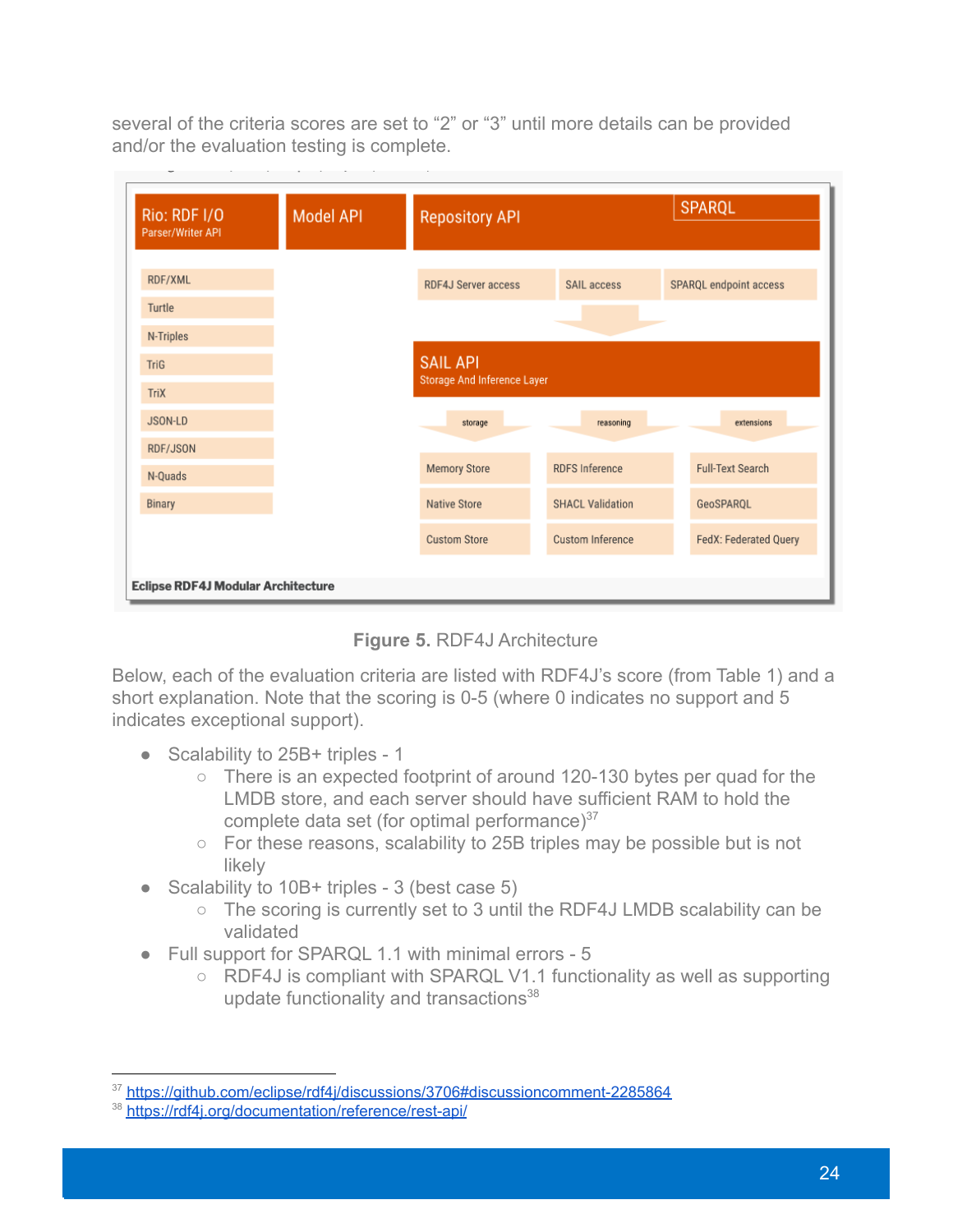- Federated query 5
	- SPARQL federated query is fully supported by RDF4J<sup>39</sup>
	- $\circ$  In addition, the open-source FedX solution<sup>40</sup> was added to RDF4J in 2019. It provides "transparent federation of multiple SPARQL endpoints under a single virtual endpoint. As an example, a knowledge graph such as Wikidata can be queried in a federation with endpoints that are linked to Wikidata as an integration hub. In a federated SPARQL query in FedX, one no longer needs to explicitly address specific endpoints using SERVICE clauses. Instead, FedX automatically selects relevant sources, sends statement patterns to these sources for evaluation, and joins the individual results."<sup>41</sup> Join processing is optimized.
	- FedX capabilities could improve the usability of Wikidata's white-listed federated endpoints, as well as making the splitting of the Wikidata into sub-graphs transparent
- Ability to define custom SPARQL functions 5
	- $\circ$  RDF4J can be extended by adding custom functions<sup>42</sup>
	- Custom functions typically return a single value. Multiple values can be returned by implementing a TupleFunction (instead of Function), adding the function name to META-INF/services/org.eclipse.rdf4j.query.algebra.evaluation.function.TupleFunction and configuring the backend SAIL to use an ExtendedEvaluationStrategy (instead of the default) $43$
- Ability to tune/define indexes and perform greater-than/less-than checking 5
	- RDF4J allows the specification of indexes referencing 's', 'p', 'o' and 'c' (where 'c' references the context or named graph) $44$
	- The default indexes are spoc and posc
	- Range lookups are supported by in the getTriplesUsingIndex function, from the file referenced in footnote 44
- Support for R/W at high frequency 3 (best case 5)
	- Performance of LMDB is expected to be good, but testing is needed to understand the impacts of a large number of reads/writes
	- In addition, the current implementation is tracking two GitHub issues that affect performance<sup>45</sup>
	- For these reasons, the current score is 3
- Active open-source community 5
	- RDF4J's open-source code is stored at [https://github.com/eclipse/rdf4j,](https://github.com/eclipse/rdf4j) licensed under the Eclipse Foundation (as a BSD 3-Clause license) and written in Java

<sup>40</sup> <https://github.com/VeritasOS/fedx/wiki/FedX-Short-Documentation> <sup>39</sup> <https://rdf4j.org/javadoc/3.4.3/org/eclipse/rdf4j/repository/sparql/federation/SPARQLFederatedService.html> and <https://github.com/eclipse/rdf4j-storage/tree/master/federation/src/main/java/org/eclipse/rdf4j/sail/federation>

<sup>41</sup> <https://rdf4j.org/news/2019/10/15/fedx-joins-rdf4j/>

<sup>42</sup> <https://rdf4j.org/documentation/tutorials/custom-sparql-functions/>

<sup>43</sup> <https://groups.google.com/g/rdf4j-users/c/6t2bV473DvA>

<sup>44</sup> <https://github.com/eclipse/rdf4j/blob/develop/core/sail/lmdb/src/main/java/org/eclipse/rdf4j/sail/lmdb/TripleStore.java>

<sup>&</sup>lt;sup>45</sup> <https://github.com/eclipse/rdf4j/issues/3534> and <https://github.com/eclipse/rdf4j/issues/3574>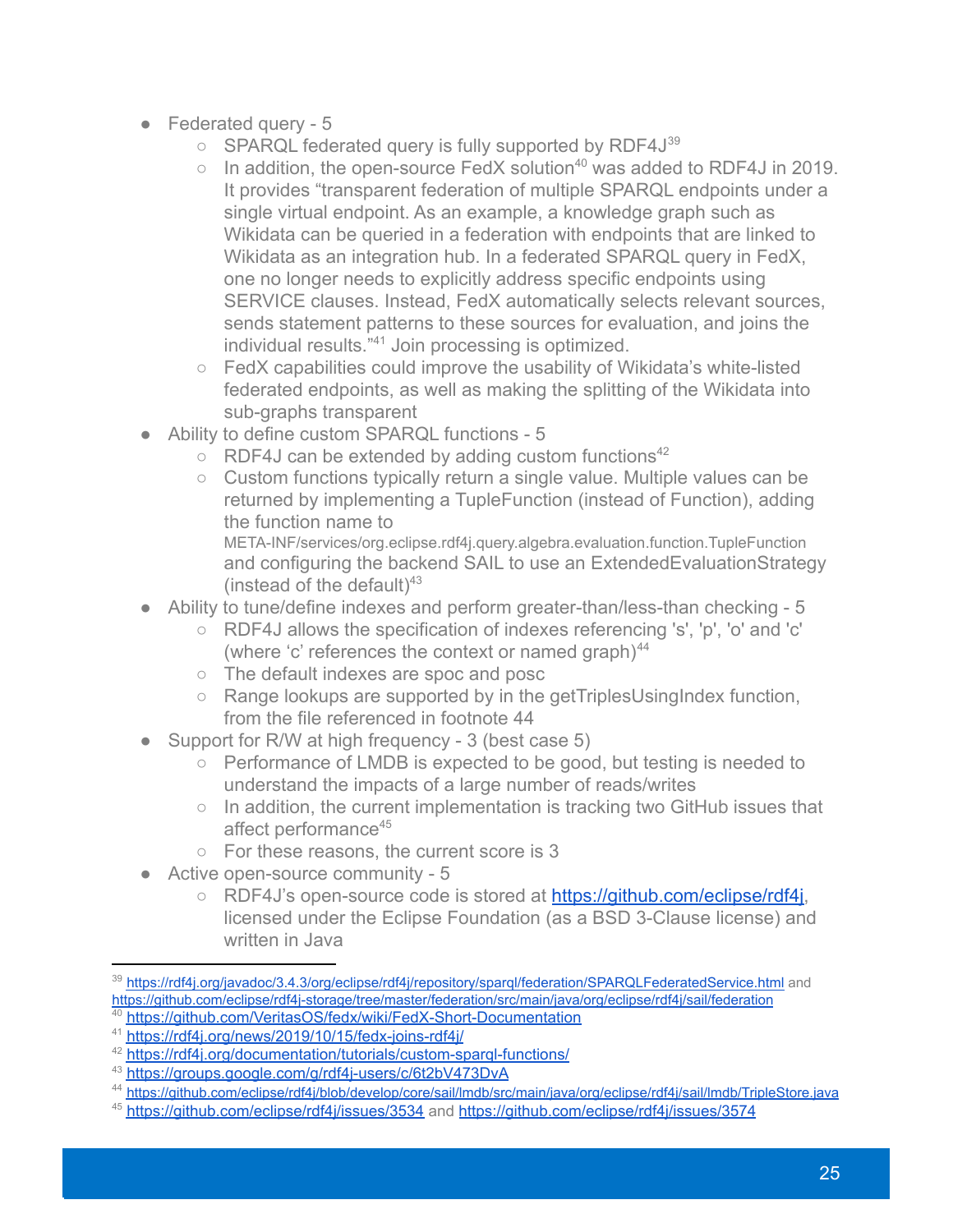- There are 76 contributors with recent commits in March 2022 on both the "main" and "develop" branches (the LMDB store is only available in the "develop" branch)
- Well-designed and documented code base 5
- $\bullet$  Instrumentation for data store and query management<sup>46</sup> 4
	- RDF4J Console is a command-line application (.bat or .sh script) with support for creating and using data stores, verifying RDF files and executing queries
	- In addition, there is a web-based client UI, the RDF4J Workbench
- $\bullet$  Query plan explanation 3 (best case 5)
	- At this time, query explanations are an experimental feature but have excellent functionality<sup>47</sup>
	- There are four levels of explanation from "Unoptimized" (which parses the query for errors) through "Timed" (which is a complete evaluation with result set sizes and performance timings)
	- In addition, there is a visualization method (for example. query.explain(Explanation.Level.Timed).toDot())
	- Support is only provided for local repositories. Explanations are not available if using REST/HTTP access (see <https://github.com/eclipse/rdf4j/issues/2979>).
	- It is unclear the extent of the support for LMDB, except for providing cardinalities/counts
- Query plan tuning/hints 3
	- $\circ$  An EvaluationStrategy<sup>48</sup> could be manually defined that executes a query without optimization, or that performs customized optimizations or different orderings of optimizations
	- The default optimization strategy is defined at [https://github.com/eclipse/rdf4j/blob/main/core/queryalgebra/evaluation/src](https://github.com/eclipse/rdf4j/blob/main/core/queryalgebra/evaluation/src/main/java/org/eclipse/rdf4j/query/algebra/evaluation/impl/StandardQueryOptimizerPipeline.java) [/main/java/org/eclipse/rdf4j/query/algebra/evaluation/impl/StandardQuery](https://github.com/eclipse/rdf4j/blob/main/core/queryalgebra/evaluation/src/main/java/org/eclipse/rdf4j/query/algebra/evaluation/impl/StandardQueryOptimizerPipeline.java) [OptimizerPipeline.java](https://github.com/eclipse/rdf4j/blob/main/core/queryalgebra/evaluation/src/main/java/org/eclipse/rdf4j/query/algebra/evaluation/impl/StandardQueryOptimizerPipeline.java)
	- No query hints are supported by text/keywords in the SPARQL query. These could be managed by a WDQS front-end that invokes different QueryOptimizerPipelines based on observing a predefined string or comment text in the query.
- Query without authentication 5
	- RDF4J is deployed to a servlet container (usually Tomcat) which initially has no server roles defined $49$
	- Using a combination of URL patterns and HTTP methods (GET, POST, PUT and DELETE), user roles can be restricted

<sup>46</sup> <https://rdf4j.org/documentation/tools/>

<sup>47</sup> <https://rdf4j.org/documentation/programming/repository/#explaining-queries>

<sup>48</sup>

[https://github.com/eclipse/rdf4j/blob/main/core/queryalgebra/evaluation/src/main/java/org/eclipse/rdf4j/que](https://github.com/eclipse/rdf4j/blob/main/core/queryalgebra/evaluation/src/main/java/org/eclipse/rdf4j/query/algebra/evaluation/EvaluationStrategy.java) [ry/algebra/evaluation/EvaluationStrategy.java](https://github.com/eclipse/rdf4j/blob/main/core/queryalgebra/evaluation/src/main/java/org/eclipse/rdf4j/query/algebra/evaluation/EvaluationStrategy.java)

<sup>&</sup>lt;sup>49</sup> <https://rdf4j.org/documentation/tools/server-workbench/#access-rights-and-security>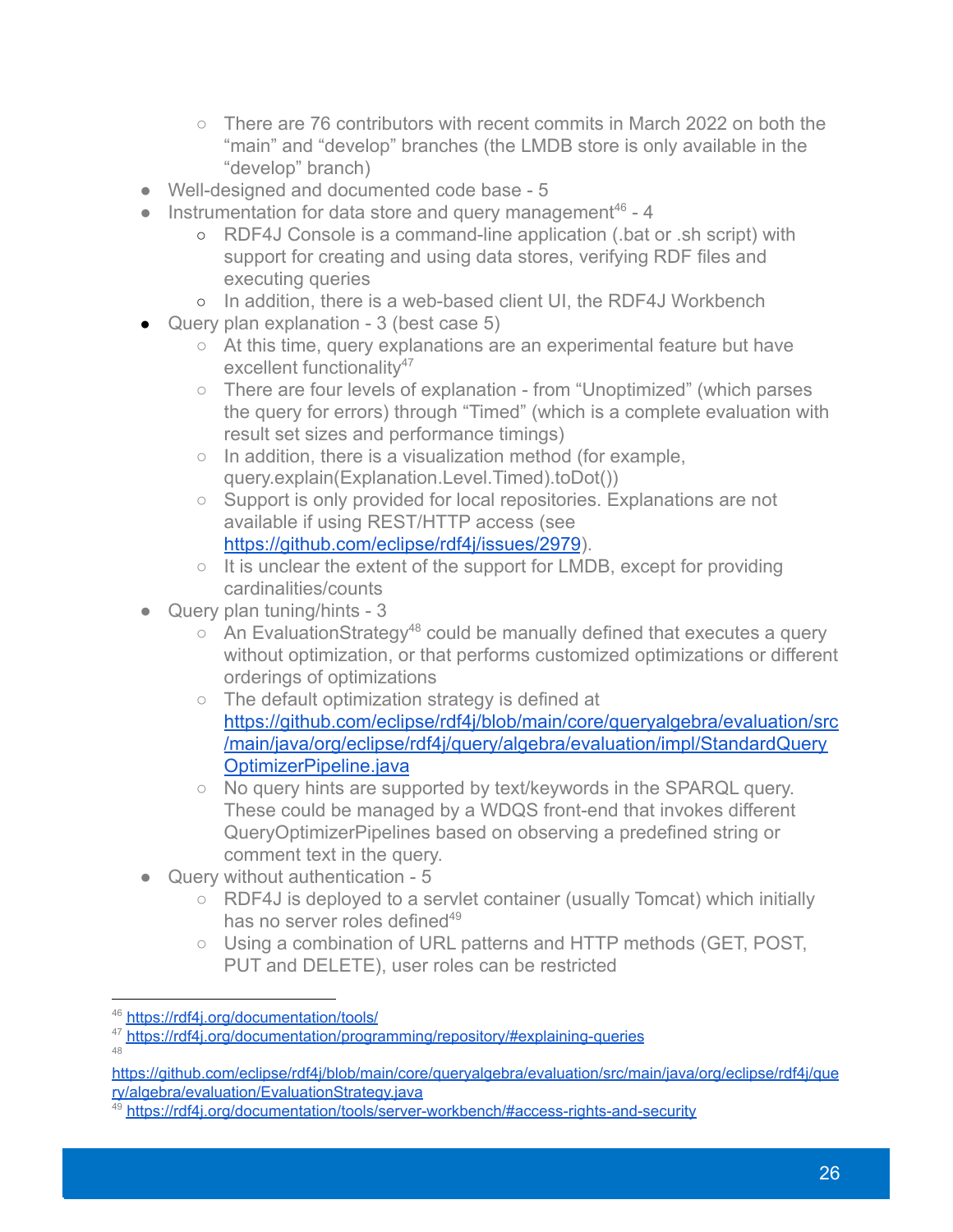- For Tomcat, roles are defined in the file, web.xml, in the .../webapps/rdf4j-server/WEB-INF directory
- In addition, there will be a spring-boot read-only SPARQL HTTP protocol server in V4
- Ability to prevent write access, except by the stream updater 5
	- As noted above, with the definition of appropriate user roles
- Data store reload in 2-3 days (worst case) 3 (best case 5)
	- The LMDB store is designed to be performant, but load times need to be tested
	- Hence, the score is currently set to 3
- Query timeout and resource recovery 4
	- Timeouts are defined per query and there is no general/overriding setting (it would be possible to update the code in AbstractOperation<sup>50</sup> to provide an overriding, global timeout)
- Support for geospatial (POINT) data 5
	- See the bullet below for GeoSPARQL support
- Support for GeoSPARQL 4
	- RDF4J supports GeoSPARQL functions on top of data represented as Well-Known Text (WKT) strings
	- Most of the non-topological, common, simple, Egenhofer and RCC8 GeoSPARQL functions are supported<sup>51</sup>
	- Per the paper, *A GeoSPARQL Compliance Benchmark* (referenced in footnote 21), RDF4J's implementation was 58.33% compliant
- Support for named graphs (quads) 5
	- As noted in the bullet regarding indexes
- Query builder interface 3
	- $\circ$  There is an ability to define queries using the SPARQLBuilder<sup>52</sup>, although there is no currently defined user interface
- Dataset evaluation by **[SHACL](https://www.w3.org/TR/shacl/)** (SHape Constraint Language), **[ShEX](https://shex.io/)** (Shape EXpressions), or similar - 5
	- $\circ$  SHACL is supported<sup>53</sup>

<sup>50</sup>

[https://github.com/eclipse/rdf4j/blob/75b97f6106e6a73776d7f0f663f18a3edfb0a4ae/core/query/src/main/j](https://github.com/eclipse/rdf4j/blob/75b97f6106e6a73776d7f0f663f18a3edfb0a4ae/core/query/src/main/java/org/eclipse/rdf4j/query/impl/AbstractOperation.java#L20) [ava/org/eclipse/rdf4j/query/impl/AbstractOperation.java#L20](https://github.com/eclipse/rdf4j/blob/75b97f6106e6a73776d7f0f663f18a3edfb0a4ae/core/query/src/main/java/org/eclipse/rdf4j/query/impl/AbstractOperation.java#L20)

<sup>51</sup> <https://rdf4j.org/documentation/programming/geosparql/>

<sup>52</sup> <https://rdf4j.org/documentation/tutorials/sparqlbuilder/>

<sup>53</sup> <https://rdf4j.org/documentation/programming/shacl/>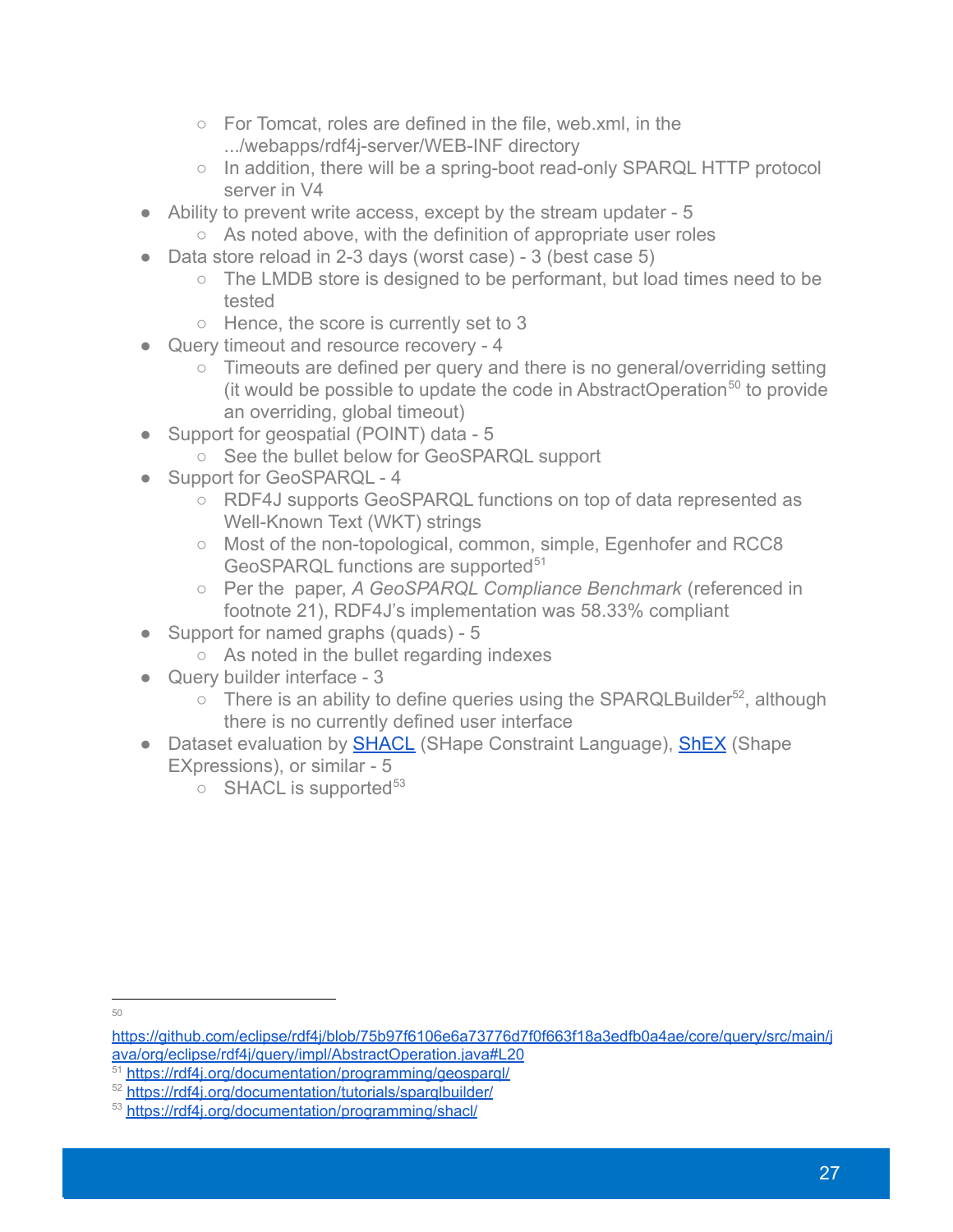#### <span id="page-27-0"></span>Virtuoso

Virtuoso's OpenLink architecture is shown in Figure  $6<sup>54</sup>$ . It is a modular framework for working with any type of data from relational databases, XML sources, APIs and RDF triple definitions. The architecture uses an underlying relational store, converting triples and SPARQL queries to a SQL format. It currently stores (and allows querying) of data sizes of over 94B triples (e.g., the UniProt data<sup>55</sup> which is accessible from a single server $56$ ).

A SPARQL endpoint for Wikidata is available for testing at <https://wikidata.demo.openlinksw.com/sparql/>. (Note that the data currently loaded there is from a March 2020 RDF dump, of size 11B+ triples.)

<sup>55</sup> <https://www.uniprot.org/> <sup>54</sup> The Virtuoso architecture is described on the pages, <http://wikidata.dbpedia.org/openlink-software-%E2%80%94-virtuoso-universal-server> and <http://docs.openlinksw.com/virtuoso/conceptarchitecture/>. Figure 4 is captured from the first link.

<sup>56</sup> <https://sparql.uniprot.org/sparql/>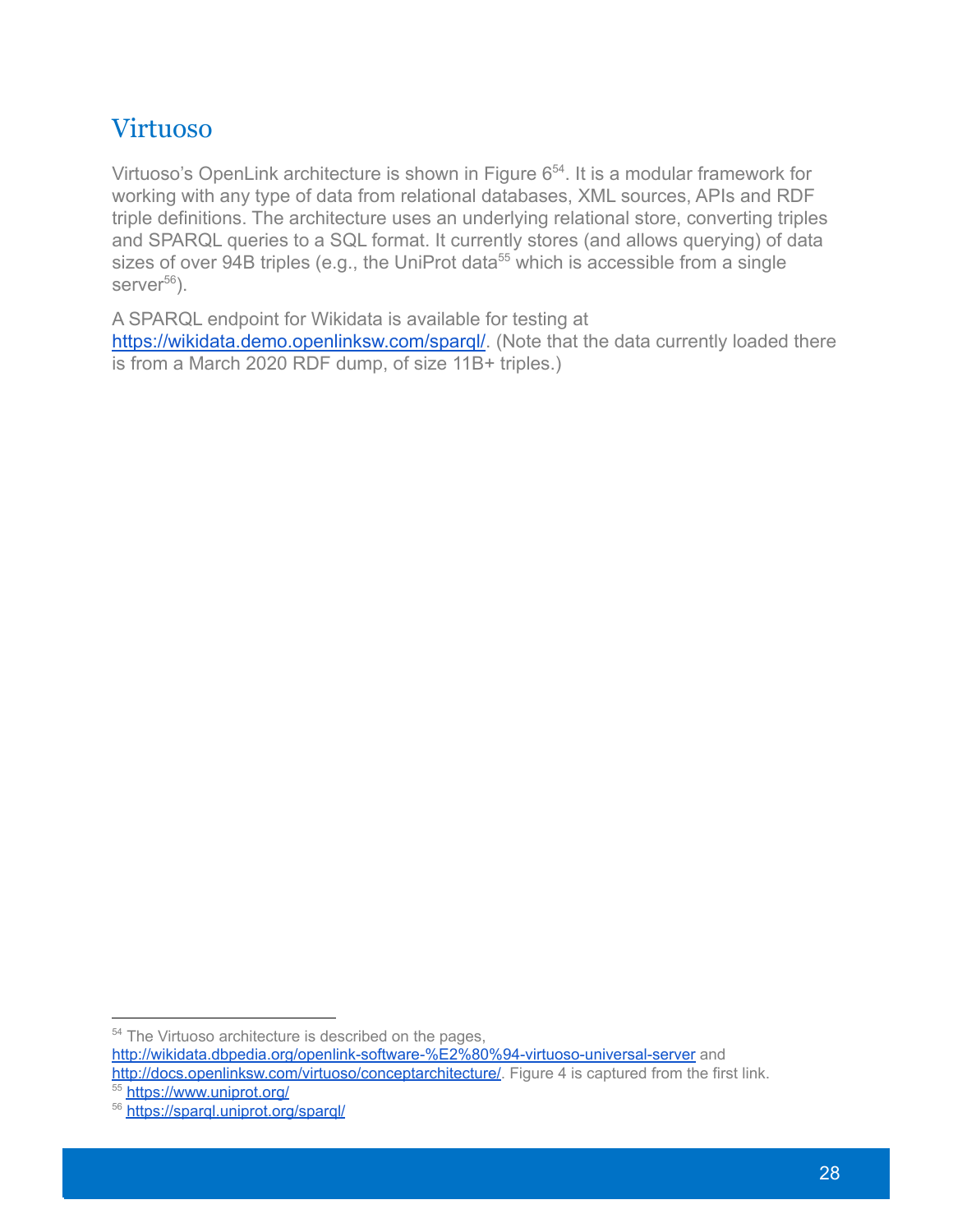![](_page_28_Figure_0.jpeg)

**Figure 6.** Virtuoso Architecture

Below, each of the evaluation criteria are listed with Virtuoso's score (from Table 1) and a short explanation. Note that the scoring is 0-5 (where 0 indicates no support and 5 indicates exceptional support).

- Scalability to 25B+ triples 5
	- As noted, Virtuoso has been shown to scale to over 94B triples
- Scalability to 10B+ triples 5
- Full support for SPARQL 1.1 with minimal errors 3
	- $\circ$  Examining the current GitHub issues for Virtuoso<sup>57</sup>, 356 of the 557 current issues deal with SPARQL. However, some are about queries running against Docker images or deal with data access issues. Examining the first page of results, 5 of the 25 issues (a fifth) could be excluded as not

<sup>57</sup> <https://github.com/openlink/virtuoso-opensource/issues?q=is%3Aissue+is%3Aopen+SPARQL+>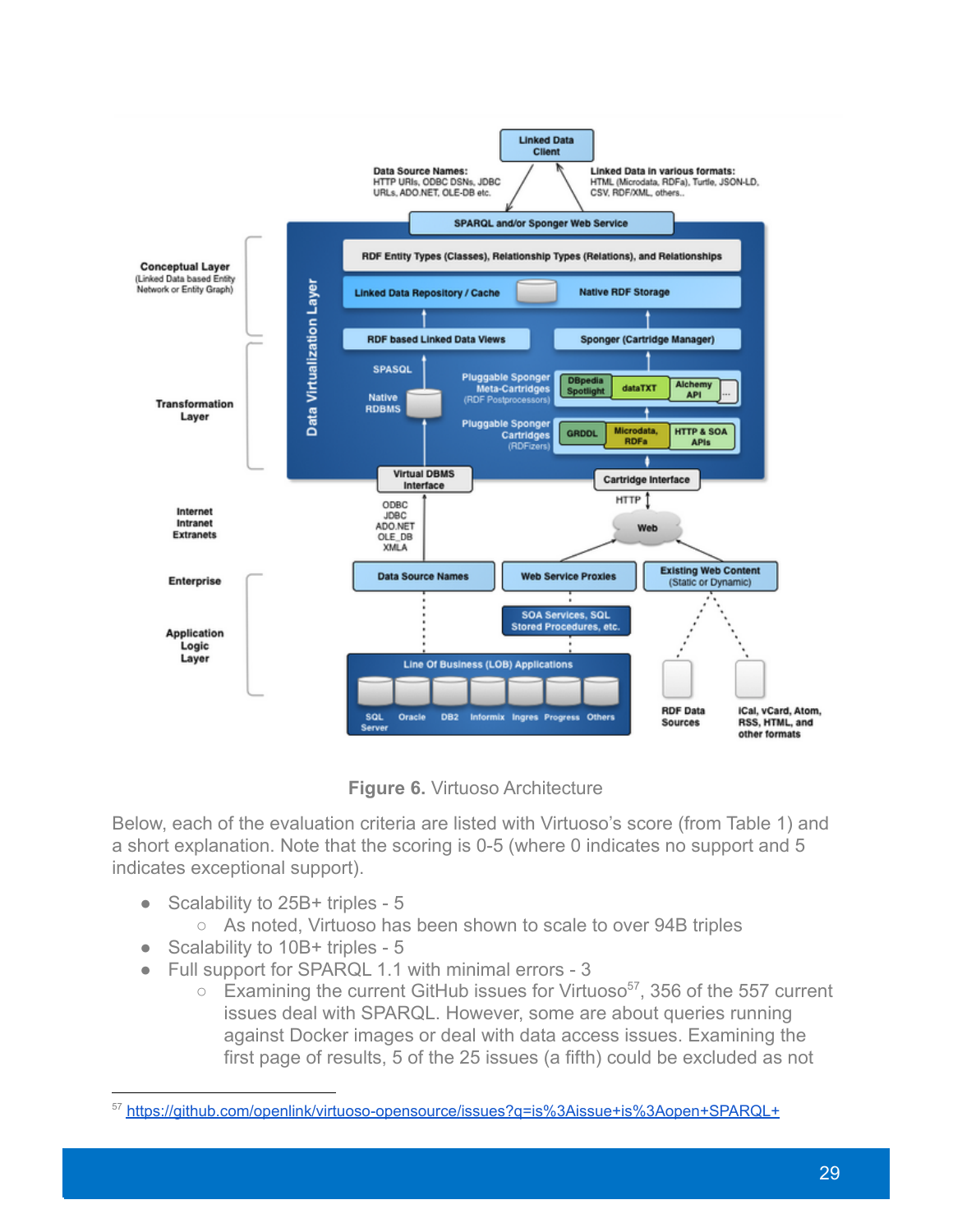relevant to the Wikidata scenarios. Assuming a worst case of two-fifths not relevant, that still leaves 38% of the open issues. The oldest SPARQL issue that is still open appears to be from March 2012.

- DotNetRDF.org reports<sup>58</sup>: "Note that SPARQL Query and Update is subject to the peculiarities of the Virtuoso implementation which is well known for having various quirks and non-standard SPARQL extensions."
- The complexity of converting from SPARQL to SQL can be seen in the Virtuoso's documentation on troubleshooting SPARQL queries<sup>59</sup>:
	- "A short SPARQL query can be compiled into a long SQL statement, especially if data comes from many quad map patterns. A moderately sized application with 50 tables and 10 columns per table may create thousands of quad map patterns for subjects spanning hundreds of different types ... Thus it is to be expected that some queries will be rejected even if the same queries would work fine if the RDF data were held as physical quads in default storage, rather than synthesized through a Linked Data View."
	- "SPARQL uses IRIs that are long and sometimes unreadable, but there is no "closed world" schema of the data so a typo in an IRI is not an error; it is simply some other IRI. So a typo in an IRI or in a namespace prefix causes missing bindings of some triple patterns of the query and an incomplete result, but usually no errors are reported. A typo in a graph or predicate IRI may cause the SPARQL compiler to generate code that accesses default (quad) storage instead of a relational source or generate empty code that accesses nothing."
	- "The SQL compiler does not signal casting errors when it runs the statement generated from SPARQL, because the generated SQL code contains *option (QUIETCAST)* . This means that mismatches between expected and actual data types of values stay invisible and may cause rounding errors … and even empty joins ..."

<sup>58</sup> [https://dotnetrdf.org/docs/stable/user\\_guide/Storage-Virtuoso.html](https://dotnetrdf.org/docs/stable/user_guide/Storage-Virtuoso.html)

<sup>59</sup> <http://docs.openlinksw.com/virtuoso/sparqldebug/>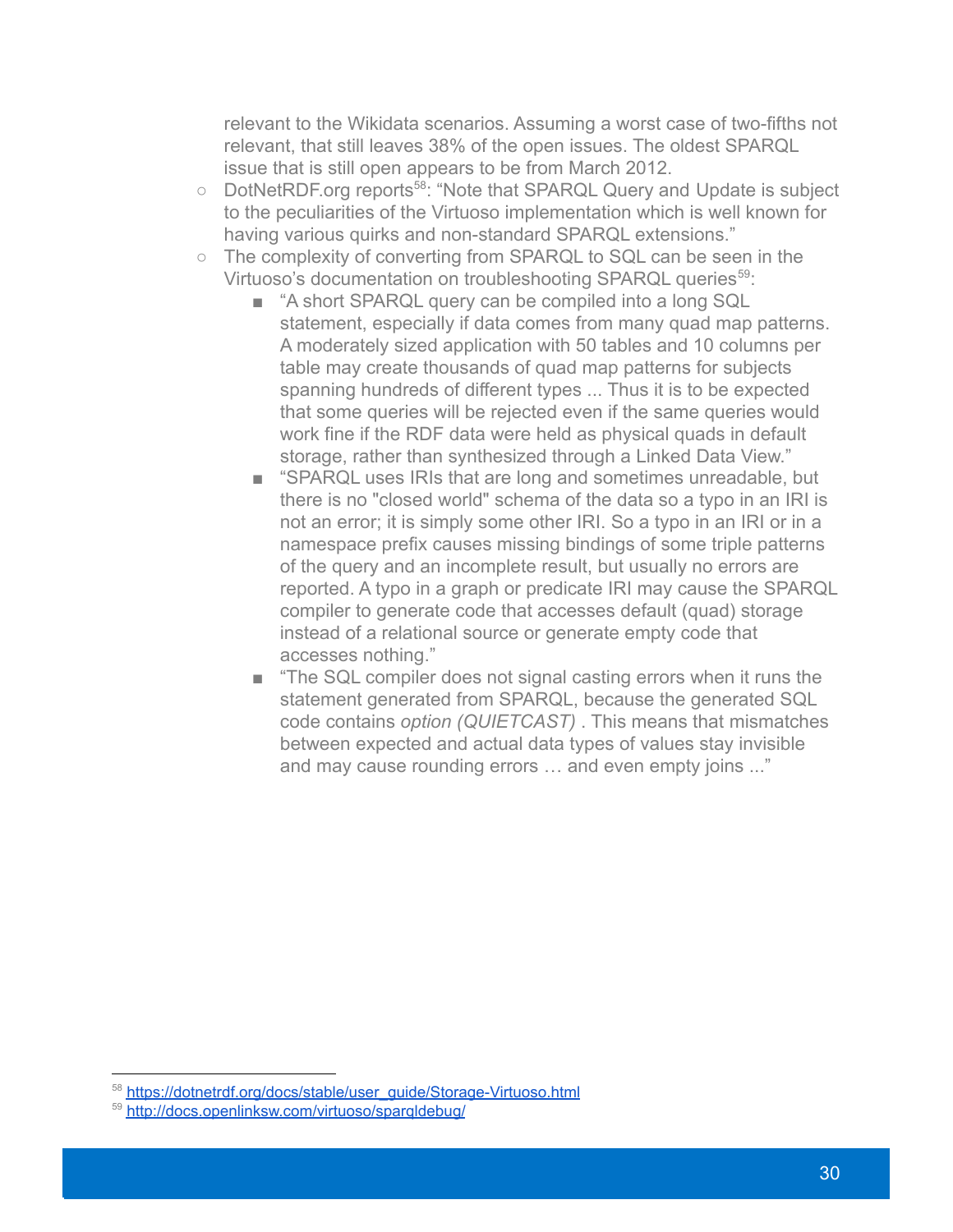- Federated query 5
	- Per the Medium article, *What is a Virtuoso SPARQL Endpoint, and why is it important?<sup>60</sup>*, Virtuoso supports federated query
	- In order to enable queries using the SERVICE keyword, appropriate permissions must be given $61$
- Ability to define custom SPARQL functions 4
	- Custom functions are written as SQL stored procedures<sup>62</sup>
	- Because the functions are not written in code, but as SQL statements, the assigned score is 4
- Ability to tune/define indexes and perform greater-than/less-than checking 4
	- Default RDF indexes are PSOG and POGS (which are full indexes over quad data) and SP, OP and GS (which are partial indexes). This approach favors queries where the predicate is specified (which is true for the majority of the Wikidata queries).
	- $\circ$  Indexes are column-wise by default in V7, but due to the high write frequencies required by the Wikidata stream updater, a column-store is likely not viable ("One should not use column-wise storage in cases where columns are frequently updated, especially if a single row is updated per statement. This will give performance substantially worse than row-wise storage."<sup>63</sup>)
	- $\circ$  Alternate indexing schemes are possible<sup>64</sup> but are discussed in the context of the column store, and require testing. For this reason, the assigned score is 4
	- Since range lookups are common in SQL, this function is supported as part of the SPARQL to SQL translation
- Support for R/W at high frequency 3
	- As noted in the "indexes" bullet, Virtuoso is tuned for bulk-load with high frequency read, and not for read/write
	- Note that the SP, OP and GS (partial) indexes do not store duplicates (e.g., for the GS index, a subject will have one entry, even if it has many predicates) and entries in these indexes are not deleted. "[O]ver time, especially if there are frequent updates and values do not repeat between consecutive states, the SP, OP and GS indices will get polluted, which may affect performance. Dropping and recreating the indexes will remedy this situation."
	- The Wikidata environment of high frequency reads/writes needs to be tested. For this reason, the assigned score is 3.

<sup>60</sup> <https://medium.com/virtuoso-blog/what-is-a-virtuoso-sparql-endpoint-and-why-is-it-important-5244df738a3e>

<sup>&</sup>lt;sup>61</sup> https://community.openlinksw.com/t/enabling-spargl-1-1-federated-query-processing-in-virtuoso/2477

<sup>&</sup>lt;sup>62</sup> <http://docs.openlinksw.com/virtuoso/rdfsqlfromsparql/>

<sup>&</sup>lt;sup>63</sup> <http://docs.openlinksw.com/virtuoso/colstore/>

<sup>&</sup>lt;sup>64</sup> <http://docs.openlinksw.com/virtuoso/colstore/>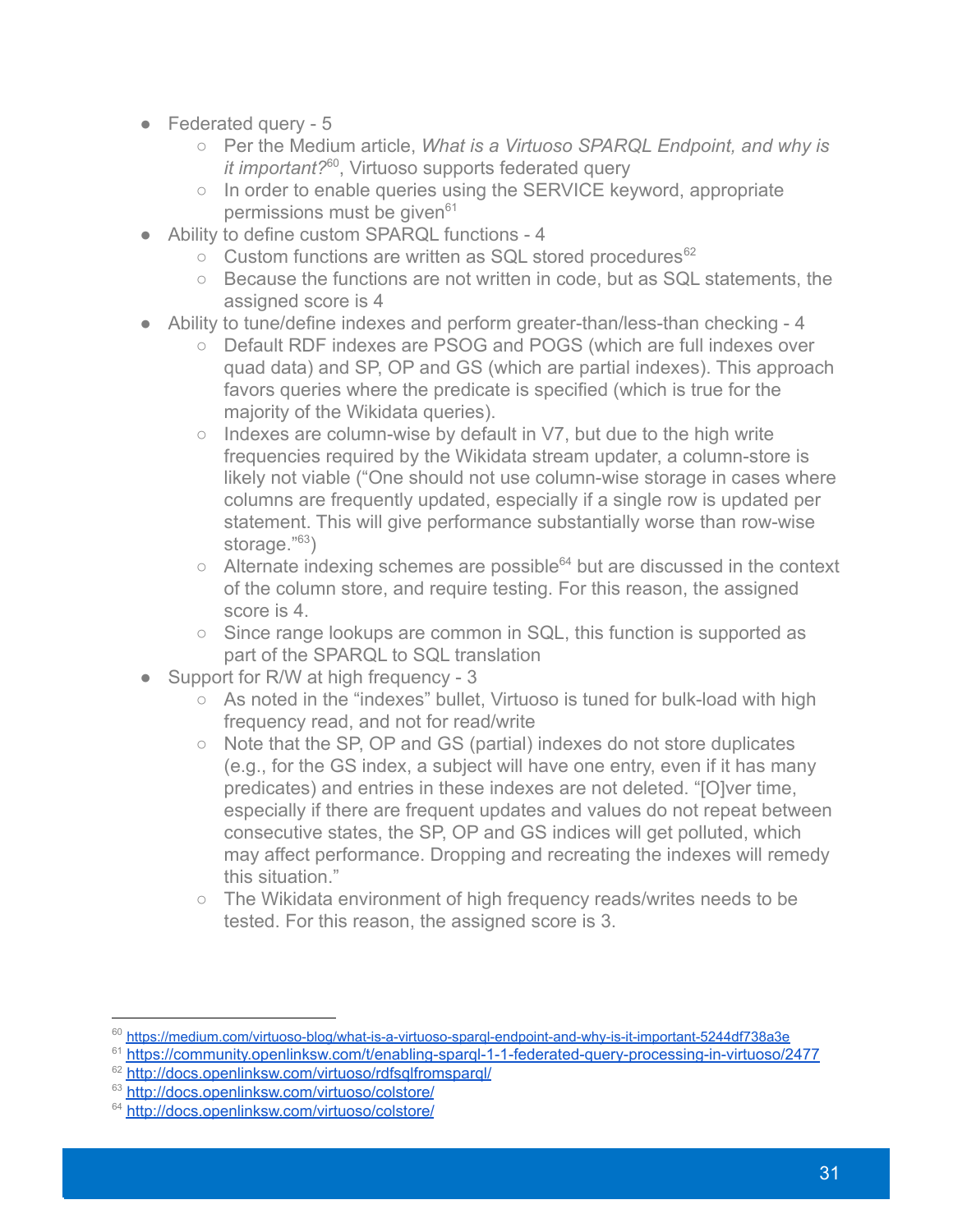- Active open-source community 3
	- Virtuoso's open-source code is stored at [https://github.com/openlink/virtuoso-opensource,](https://github.com/openlink/virtuoso-opensource) licensed under the GNU General Public License and written in C
	- There appear to be few active committers, although that is likely due to Virtuoso's development approach (Per the comment in the Virtuoso GitHub issues<sup>65</sup>: "[D]ue to the patterns of our development work, PRs against the VOS repos can rarely be applied directly or completely -- but reproduction steps for any observable issues are always helpful, as are pointers to and suggested fixes for specific bugs in the code, which do help us resolve them in our internal codebase, and then apply those fixes to the VOS ...")
- Well-designed and documented code base 2
	- Code is written in C and has a complex directory structure with many features beyond RDF and SPARQL. Although these are valuable in certain scenarios, they complicate the code base.
- Instrumentation for data store and query management 4
	- There is a SQL command line interface<sup>66</sup> (ISQL) with the ability to invoke numerous commands, including "status"<sup>67</sup>
	- o In addition, the system can be administered from the Virtuoso Conductor<sup>68</sup> browser interface, and tested/maintained through HTTP REST commands or using stored procedures
- Query plan explanation 2
	- Query plan explanations can be generated from the SPARQL Query Editor interface (as can be seen at the test endpoint noted above) by selecting the checkbox, "Generate SPARQL compilation report" (at the bottom of the screen) and then clicking the "Explain Query" button. Sample output is shown in Figure 7.
	- Alternately, explanations are generated using the ISQL command line  $interface<sup>69</sup>$
	- Due to the complexity of the SQL translation (a user will need to understand both SPARQL and SQL), the assigned score is 2

<sup>&</sup>lt;sup>65</sup> <https://github.com/openlink/virtuoso-opensource/issues/965>

<sup>&</sup>lt;sup>66</sup> <http://docs.openlinksw.com/virtuoso/invokingisql/>

<sup>&</sup>lt;sup>67</sup> [http://docs.openlinksw.com/virtuoso/fn\\_status/](http://docs.openlinksw.com/virtuoso/fn_status/)

<sup>&</sup>lt;sup>68</sup> <http://docs.openlinksw.com/virtuoso/conductorbar/>

<sup>&</sup>lt;sup>69</sup> <http://docs.openlinksw.com/virtuoso/rdfperfcost/> and [http://docs.openlinksw.com/virtuoso/fn\\_explain/](http://docs.openlinksw.com/virtuoso/fn_explain/)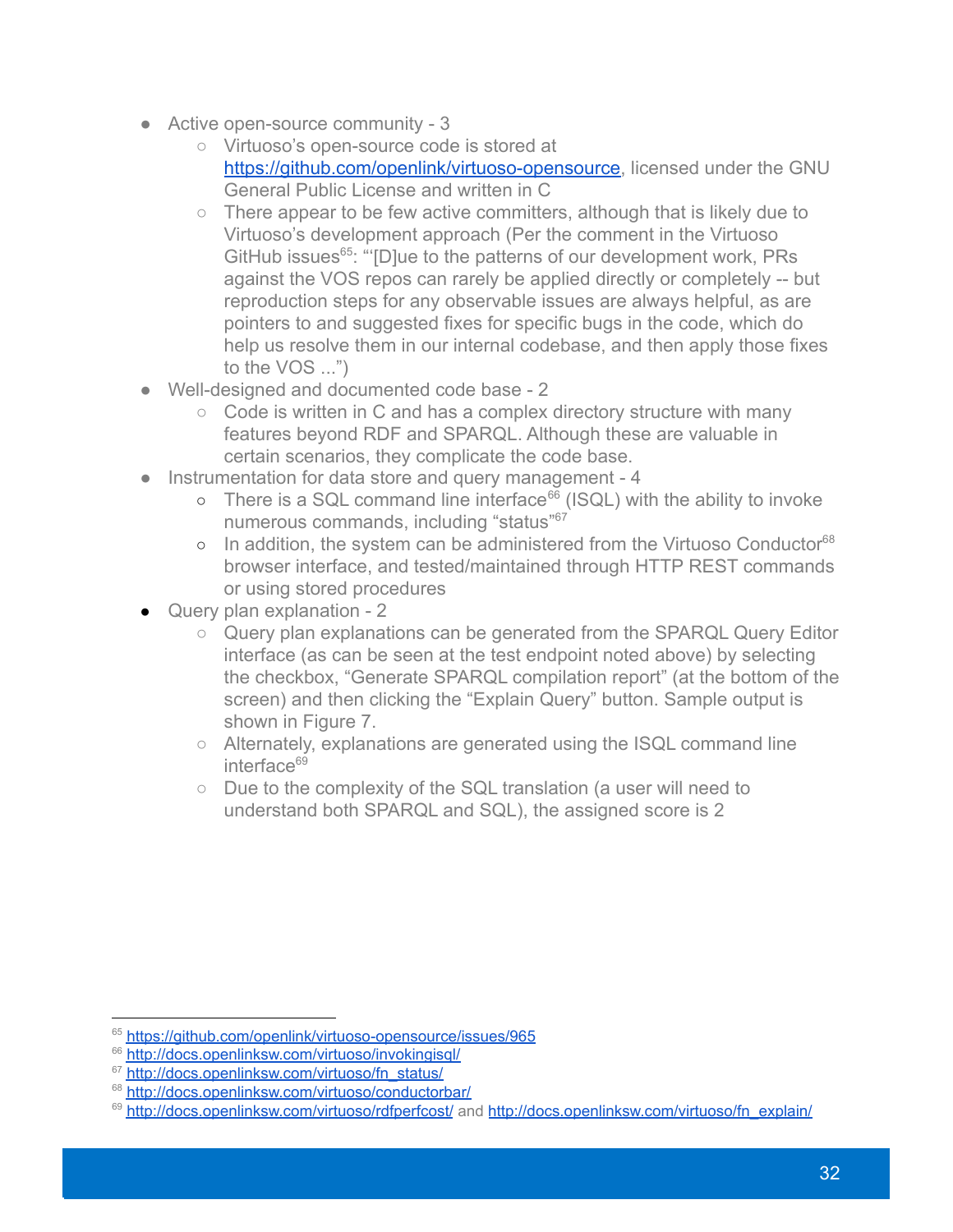#### **Virtuoso SPARQL Compilation Report**

#### Original SPARQL query

The SPARQL query as it is passed by web page to the SPARQL compiler:

/\*f848bdd4af7069b41b92485a83201369\*/ sparql { #output-format:text/html define sql:signal-void-variables 1 define input:default-graph-uri <http://www.wikidata.org/> select distinct ?Concept where {[] a ?Concept} LIMIT 100

#### Optimized SPARQL query

The SPARQL query after parsing, optimization and converting back into SPARQL

```
SELECT DISTINCT ?Concept
FROM <http://www.wikidata.org/>
WHERE { ?OrgnBNanon_5_0 <http://www.w3.org/1999/02/22-rdf-syntax-ns#type> ?Concept . }
LIMIT 100
```
#### SPARQL query translated to SQL

For security reasons, code responsible for graph-level security is not generated and some account-specific data are intentionally made wrong.

```
SELECT __ ro2sq ("s_5_2_rbc"."Concept") AS "Concept" FROM (SELECT DISTINCT TOP 100 "s_5_2_t0"."O" AS "Concept"
 FROM DB.DBA.RDF_QUAD AS "s_5_2_t0"
 WHERE
   "s_5_2_t0"."G" = __i2idn ( __bft( 'http://www.wikidata.org/', 1))
   AND
    "s_5_2_t0"."P" = __i2idn ( __bft( 'http://www.w3.org/1999/02/22-rdf-syntax-ns#type', 1))
OPTION (QUIETCAST)) AS "s_5_2_rbc"
```
#### SQL execution plan

```
\{Subquery 27
    \left\{ \right.RDF_QUAD_POGS  2.2e+09 rows(s_5_2_t0.0$31)
      inlined P = IRIID''...type'' G = IRIID''...''Distinct (s_5_2_1t_0.0531)skip node 100 <none> set_no$29
     After code:
     0: Concept$28 := := artm s_5_2_t0.0$31
     4: BReturn 0
     Subquery Select(Concept$28)
   \rightarrowAfter code:
 0: Concept$49 := Call __ ro2sq (Concept$28)
 5: BReturn 0
 Select (Concept$49)
\overline{ }
```
**Figure 7.** Virtuoso Query Explanation

- Query plan tuning/hints 3
	- To override the query optimization order, an explicit instruction is added to the beginning of the SPARQL query (i.e., DEFINE sql:select-option "order")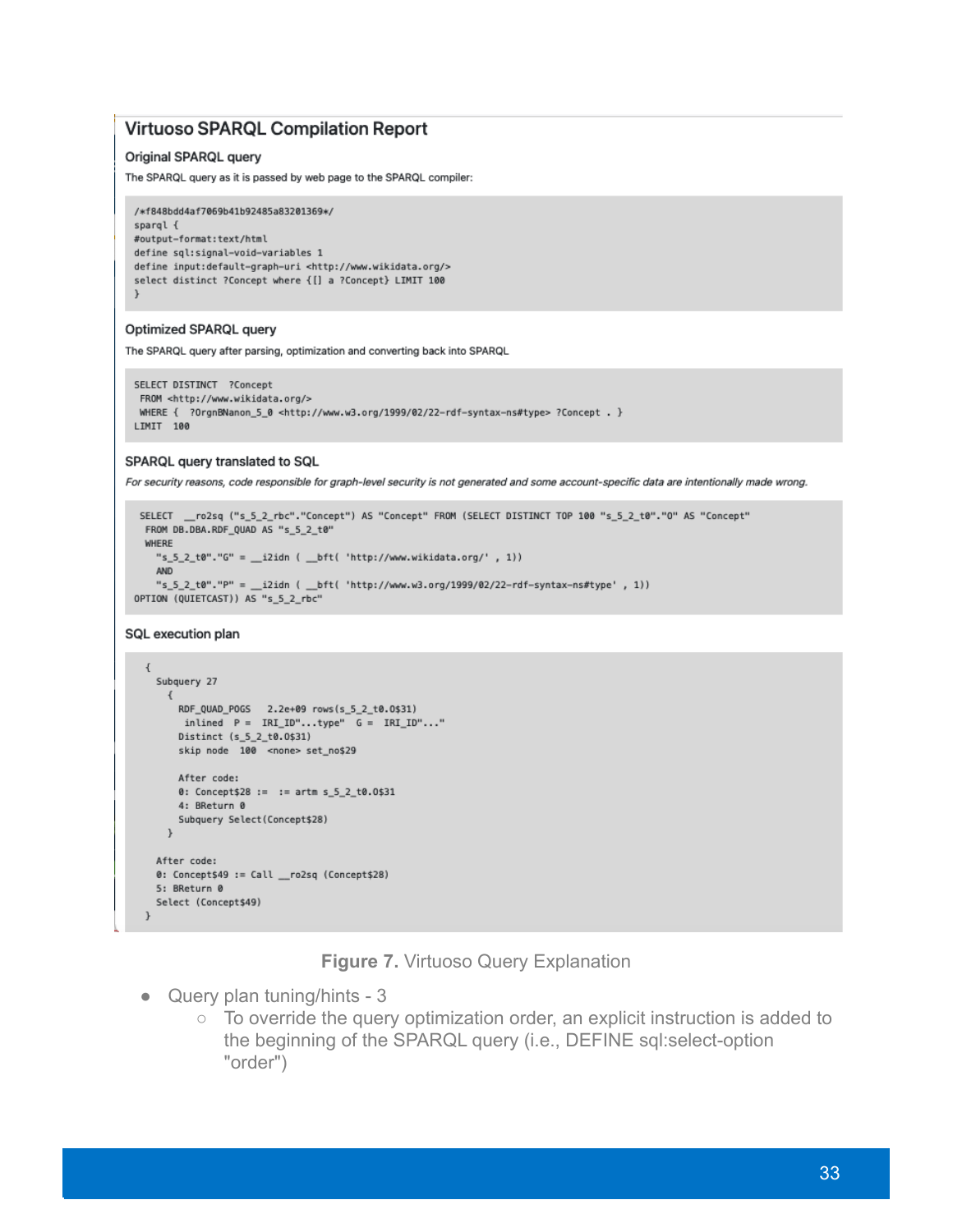- Note that the effect of *sql:select-option* is "pervasive, extending inside unions, optionals, subqueries etc."<sup>70</sup>
- Query without authentication 5
	- Access with no authentication can be seen on the Wikidata test page at <https://wikidata.demo.openlinksw.com/sparql/>
- Ability to prevent write access, except by the stream updater 5
	- SPARQL endpoint protection (for SPARQL UPDATE) can be assigned using WebID, OAuth or SQL accounts<sup>71</sup>
- Data store reload in 2-3 days (worst case) 1
	- $\circ$  As documented<sup>72</sup>, the latest-all-nt dump file must be downloaded and split into hundreds (or thousands) of smaller files to be efficiently bulk loaded<sup>73</sup> (or smaller graph-specific files must be used, as will be the case for Apache Jena or RDF4J loading)
	- After this step, the geospatial data must be split out and removed (which takes additional time and appears to be what was done for the OpenLink implementation<sup>74</sup>) or Virtuoso must be patched<sup>75</sup> (which may cause other problems in the future)
	- $\circ$  As reported by OpenLink<sup>76</sup>, after the above processing, an 11B triple Wikidata dump (from March 2020) was loaded in 10 hours using 8 parallel loaders
- Query timeout and resource recovery 3
	- Query timeout can be globally defined, but cannot be set at the individual query level (this is the main reason for the assigned score of 3)
	- It should be noted that in many Virtuoso environments, queries will return results (not time out) due to a feature known as "anytime query"<sup>77</sup>
	- "Anytime query" returns partial, non-deterministic results if a query's execution or connection timeout is exceeded
	- Due to the non-deterministic nature of "anytime query", it is unlikely to be enabled for the Wikidata environment
- Support for geospatial (POINT) data 5
	- See the bullet below for GeoSPARQL support
- Support for GeoSPARQL 3
	- Virtuoso supports GeoSPARQL geometry functions on top of data that must be represented as Well-Known Text (WKT) strings<sup>78</sup>

<sup>70</sup> <http://docs.openlinksw.com/virtuoso/rdfperfcost/>

<sup>&</sup>lt;sup>71</sup> <http://docs.openlinksw.com/virtuoso/sparqlendpointprotection/> and the following pages

<sup>72</sup> <https://community.openlinksw.com/t/loading-wikidata-into-virtuoso-open-source-or-enterprise-edition/2717> and <https://stackoverflow.com/questions/56768463/wikidata-import-into-virtuoso>

<sup>&</sup>lt;sup>73</sup> <http://vos.openlinksw.com/owiki/wiki/VOS/VirtBulkRDFLoader>

<sup>74</sup> <https://community.openlinksw.com/t/loading-full-wikidata-latest-ttl-dump-into-vos/1880>

<sup>&</sup>lt;sup>75</sup> Virtuoso non-terrestrial geo-literals bugfix,

<https://github.com/asanchez75/virtuoso-opensource/commit/5d7b1b9b29e53cb8a25bed69f512a150f9f05d50>

<sup>76</sup> <https://community.openlinksw.com/t/loading-wikidata-into-virtuoso-open-source-or-enterprise-edition/2717>

<sup>77</sup> <http://docs.openlinksw.com/virtuoso/anytimequeries/>

<sup>78</sup> <http://vos.openlinksw.com/owiki/wiki/VOS/VirtGeoSPARQLEnhancementDocs>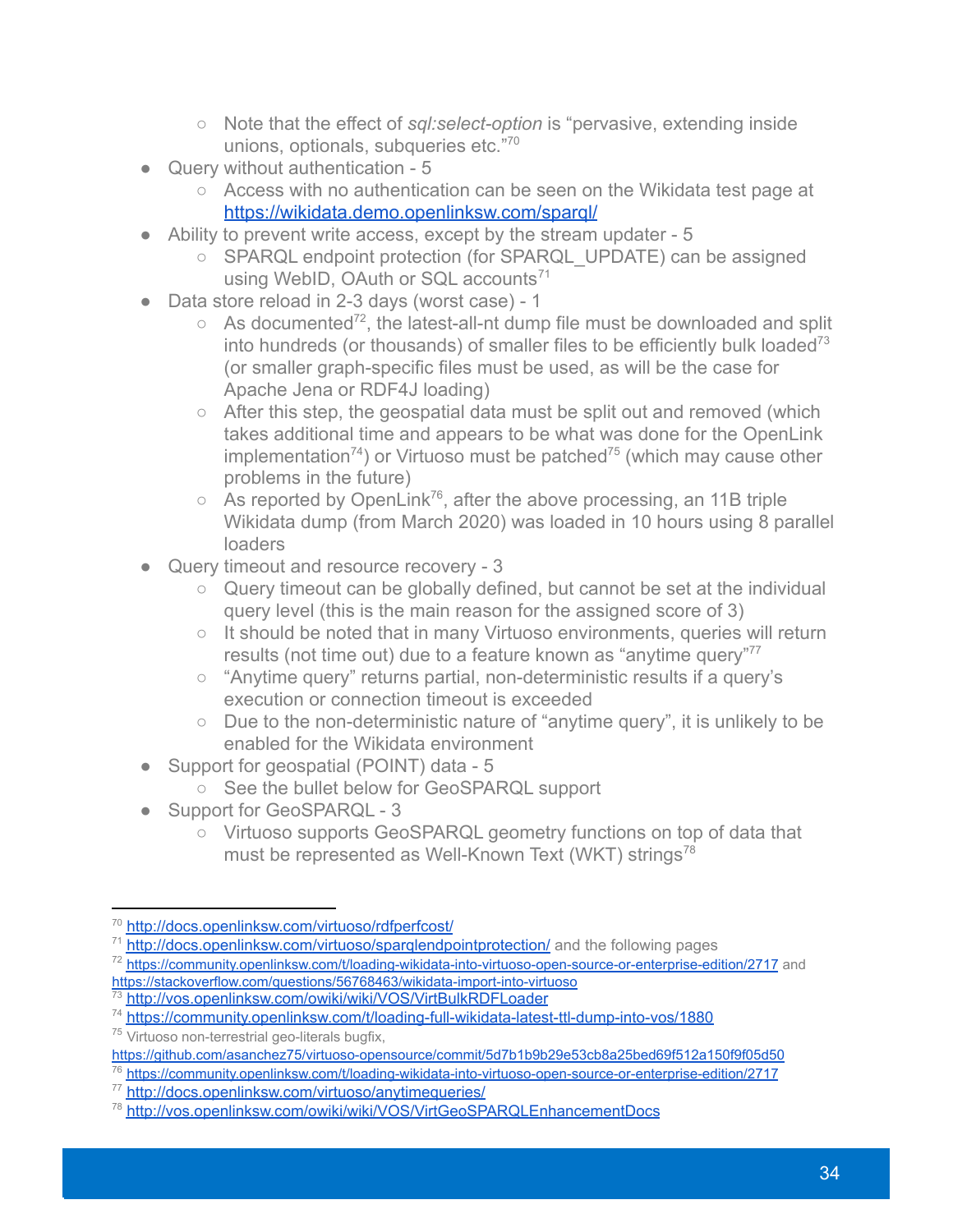- Per the paper, *A GeoSPARQL Compliance Benchmark* (referenced in footnote 21), Virtuoso's implementation is 63.46% compliant
- But, as noted in the data load bullet above, there is a bug in the implementation regarding non-terrestrial coordinates that affects Wikidata
- Support for named graphs (quads) 5
	- As noted in the bullet regarding indexes
- Query builder interface 5
	- A "SPARQL Query Editor" interface exists and is currently exposed for Wikidata testing at <https://wikidata.demo.openlinksw.com/sparql/>
	- $\circ$  In addition, an open-source Interactive SPARQL Query Builder interface<sup>79</sup> (iSPARQL) exists
	- Note that there are no capabilities for autocomplete in either interface
- Dataset evaluation by **[SHACL](https://www.w3.org/TR/shacl/)** (SHape Constraint Language), **[ShEX](https://shex.io/)** (Shape EXpressions), or similar - 0
	- There is no support (or planned support) for SHACL or ShEX in the open-source version of Virtuoso
	- In addition, something similar to RDF4J cannot be used "in front of" Virtuoso (RDF4J does support SHACL) since Virtuoso's RDF4J Provider does not implement the interfaces required by RDF4J's ShaclSail<sup>80</sup>

# <span id="page-34-0"></span>Other Data Stores

In the course of this work, many other possible Blazegraph alternatives were found. The following list indicates the reason(s) why a possible solution was eliminated. Note that none of the proprietary RDF/SPARQL solutions were considered since they did not meet the mandatory criterion of being open-sourced.

- Open-source but early in development or for research purposes (not production):
	- **[gStore](https://github.com/pkumod/gStore)** Very incomplete SPARQL 1.1 implementation (no property paths, limited FILTER support, ORDER BY only for single variable, some characters such as tags, '<' and '>' not allowed); Some supporting documentation only available in Chinese
	- [OxiGraph](https://github.com/oxigraph/oxigraph) Early in development (Version 0.3); Targeted as embedded store; Identified as "hobby project"
	- [Wukong](https://github.com/SJTU-IPADS/wukong) Early in development (Version 0.2) with last code update Dec 2019
	- [MillenniumDB](https://github.com/MillenniumDB/MillenniumDB) Very early in development; Missing ability to modify the database, OPTIONAL functionality, support for dates and lists, FILTER functionality, and more

<sup>&</sup>lt;sup>79</sup> http://wikis.openlinksw.com/OATWikiWeb/InteractiveSparglQueryBuilderOverview and <https://github.com/openlink/iSPARQL>

<sup>80</sup> <https://github.com/openlink/virtuoso-opensource/issues/660>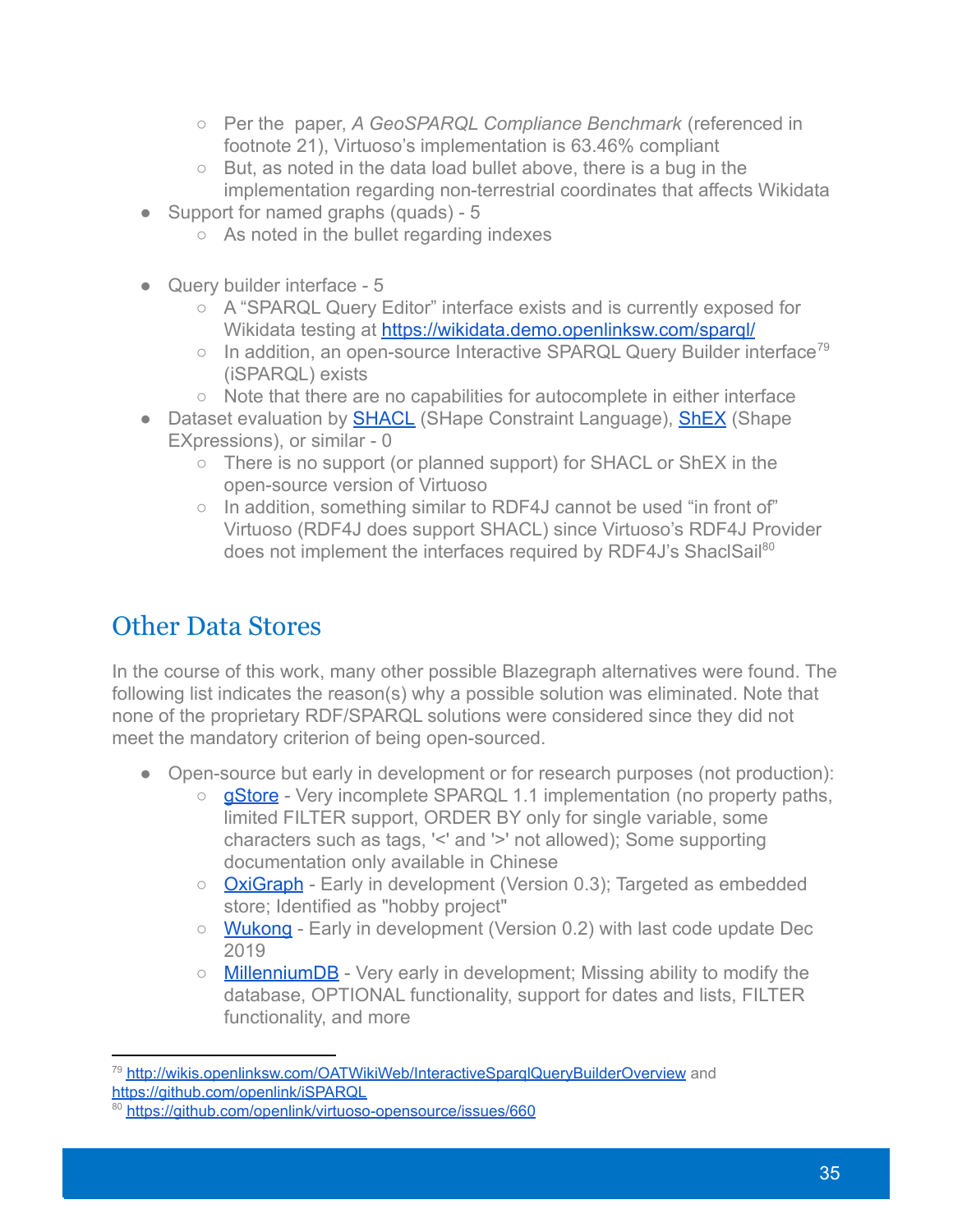- Open-source but no recent updates:
	- [Apache Rya](https://github.com/apache/rya) No recent activity for this project and JIRA issues appear to be languishing
- Open-source but no SPARQL support or problematic SPARQL infrastructure:
	- [TerminusDB](https://github.com/terminusdb/terminusdb) No SPARQL support
	- [LevelGraph](https://github.com/levelgraph/levelgraph) No SPARQL support
	- [CM-Well](https://github.com/CM-Well/CM-Well) Non-native support for SPARQL requiring a separate load of data to a Jena instance; No support for ASK, DESCRIBE
	- [quadstore](https://github.com/beautifulinteractions/node-quadstore) Designed as a client-side store with local query support; No SPARQL endpoint or support for federated query
	- **[SANSA-Stack](https://github.com/SANSA-Stack/SANSA-Stack)** Incomplete SPARQL 1.1 support (no federated query, no property paths, EXISTS/NOT EXISTS, IN/NOT IN, … functions not supported); SPARQL support based on [ontop](https://github.com/ontop/ontop) to translate to SQL
	- [Atomic Data Rust](https://github.com/joepio/atomic-data-rust) No SPARQL support
	- [DataCommons Mixer](https://github.com/datacommonsorg/mixer) Designed for GCP (Google Cloud Platform) and GKE (Kubernetes); SPARQL support is limited to a simple query structure: Prologue (prefixes), Select (variable name with DISTINCT), Where (an array of triples of the form, subject-predicate-array of objects), Orderby and Limit
- Open-source but unlikely to scale to billions of triples:
	- [Corese](https://github.com/Wimmics/corese) Expected to scale to 50M~100M triples per server
	- [Parliament](https://github.com/SemWebCentral/parliament) Research implementation
	- [LUPOSDATE](https://github.com/luposdate/luposdate) Research implementation
- Open-source but no backing store:
	- **[ontop](https://github.com/ontop/ontop)** Also incomplete SPARQL support
- No development within last 2 years or more:
	- 4Store, AdaptRDF, Akutan, CliqueSquare, CumulusRDF, H2RDF, Halyard, HBase-RDF, Jena-HBase, Mulgara, RDFDB, Redland/RedStore, Wukong, …

# <span id="page-35-0"></span>WIKIDATA QUERY ARCHITECTURES

Due to the lack of distributed, open-source solutions, the Wikidata Query architecture will remain based on a single engine/SPARQL server design, operating on commodity hardware, within a load-balanced cluster. This also permits individuals and enterprises to more easily host their own instances, in a cost-effective manner.

Note that it is possible to load the complete Wikidata graph into two of the alternative engines (QLever and Virtuoso). For the other options (Apache Jena and RDF4J), Wikidata will have to be split into at least 2 graphs, each of which are loaded into a different server instance. The latter will then require that SPARQL queries (that need access to the complete Wikidata graph) will have to be addressed to one of the servers, with a SERVICE clause federating the data from the other.